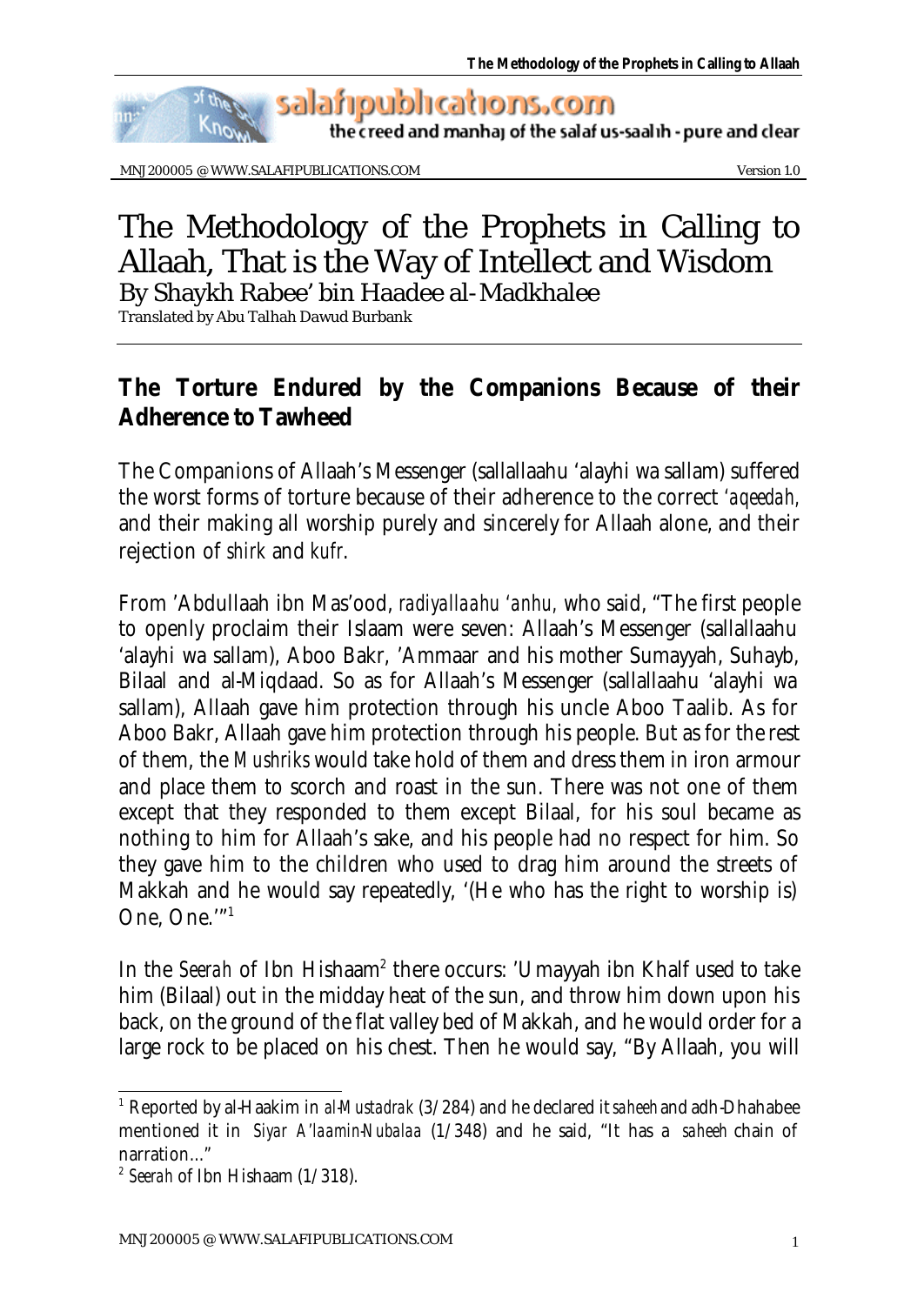stay like this until you die, unless you disbelieve in Muhammad (sallallaahu 'alayhi wa sallam) and you worship *al-Laat* and *al-'Uzzaa*." So he would say, whilst he was in that condition, "(He who alone has the right to worship is) One, One."

Sumayyah was tortured until death because of the *'aqeedah* of *tawheed* not becasue she was a political leader. So from Mujaahid who said, "The first martyr in Islaam was Sumayyah the mother of 'Ammaar. Aboo Jahl thrust a spear into her abdomen."<sup>3</sup>

Ibn Sa'd said, "She accepted Islaam early on in Makkah and she was one of those who was tortured to force them to abandon their religion. But she bore and endured it until Aboo Jahl came to her and thrust a spear into her abdomen and she died."<sup>4</sup>

<sup>3</sup> *At-Tabaqaat* of Ibn Sa'd (8/264/265). He said, "Ismaa'eel ibn 'Umar, Abul-Mundhir related to us that Sufyaan ath-Thawree narrated to us from Mansoor from Mujaahid who said..." This is a *saheeh* chain of narration to Mujaahid.

<sup>4</sup> *Tabaqaat Ibn Sa'd* (8/264).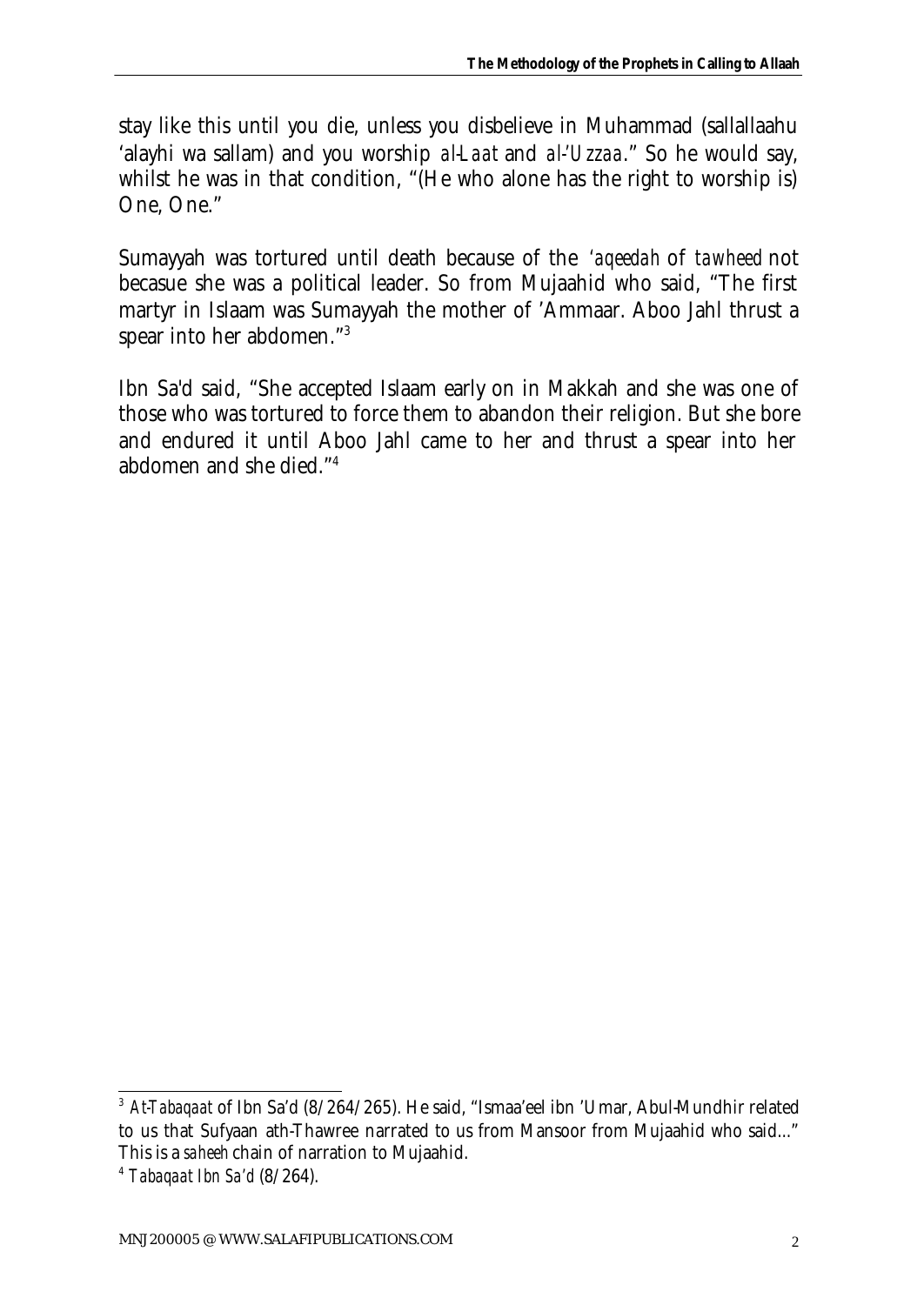## **The Great Importance Given to the** *'Aqeedah* **in the Madinan Period**

After Allaah's Messenger (sallallaahu 'alayhi wa sallam) and his Companions migrated to al-Madeenah, and the Islamic state was established through the efforts of the *Muhaajirs* and the *Ansaar*, and upon the foundation of *tawheed*, then the greatest importance continued to be given to *tawheed*. The *Aayaat* of the Qur'aan continued to be sent down with it, and the directions and the orders of the Prophet (sallallaahu 'alayhi wa sallam) revolved around it.

(1) Allaah's Messenger (sallallaahu 'alayhi wa sallam) did not suffice even with all this. Rather he used to take pledge of allegiance from the greater Companions, not to mention the others, upon it from time to time. Whenever the opportunity arose, he would take their pledge of allegiance upon it. Allaah, the Most High, says,

**"When the Believing women come to give you their pledge that they will not associate anything in worship with Allaah; nor steal; nor commit fornication; nor kill their children; nor attribute to their husbands children which are not theirs; nor disobey you, O Muhammad (sallallaahu 'alayhi wa sallam), in that which is good and commanded by Allaah; (and not wail over the dead), then accept their pledge and ask Allaah to forgive them. Indeed Allaah forgives those who repent to Him and is Most Merciful to them."**<sup>5</sup>

Even though this *Aayah* is with regard to the women's pledge, Allaah's Messenger (sallallaahu 'alayhi wa sallam) also used to take pledge from the men upon its contents.

From 'Ubaadah ibn as-Saamit, *radiyallaahu 'anhu,* who said, *"Allaah's Messenger (sallallaahu 'alayhi wa sallam) was in an assembly (of his Companions) and said, 'Swear allegiance to me with the pledge that you will not associate anything in worship with Allaah, and that you will not steal, nor commit fornication, nor kill your children, (and upon the Aayah which was taken as a pledge from the women [60:12]). So whoever fulfils this pledge from you, then he will be rewarded by Allaah. And whoever falls into sin with any of that and is punished for it, then it is an expiation for it. And whoever falls into any of these sins and Allaah conceals his sin, then it is up to Allaah: if He wills He may forgive him, and if He wills He may punish him.'"*<sup>6</sup>

<sup>5</sup> Soorah al-Mumtahinah (60):12.

 $6$  Reported by al-Bukhaaree (Eng. trans.  $1/21$ /no.17 and  $5/151$  no.233), and Muslim (Eng. trans. 3/924-925 nos. 4235-4238), and an-Nasaa'ee (7/128).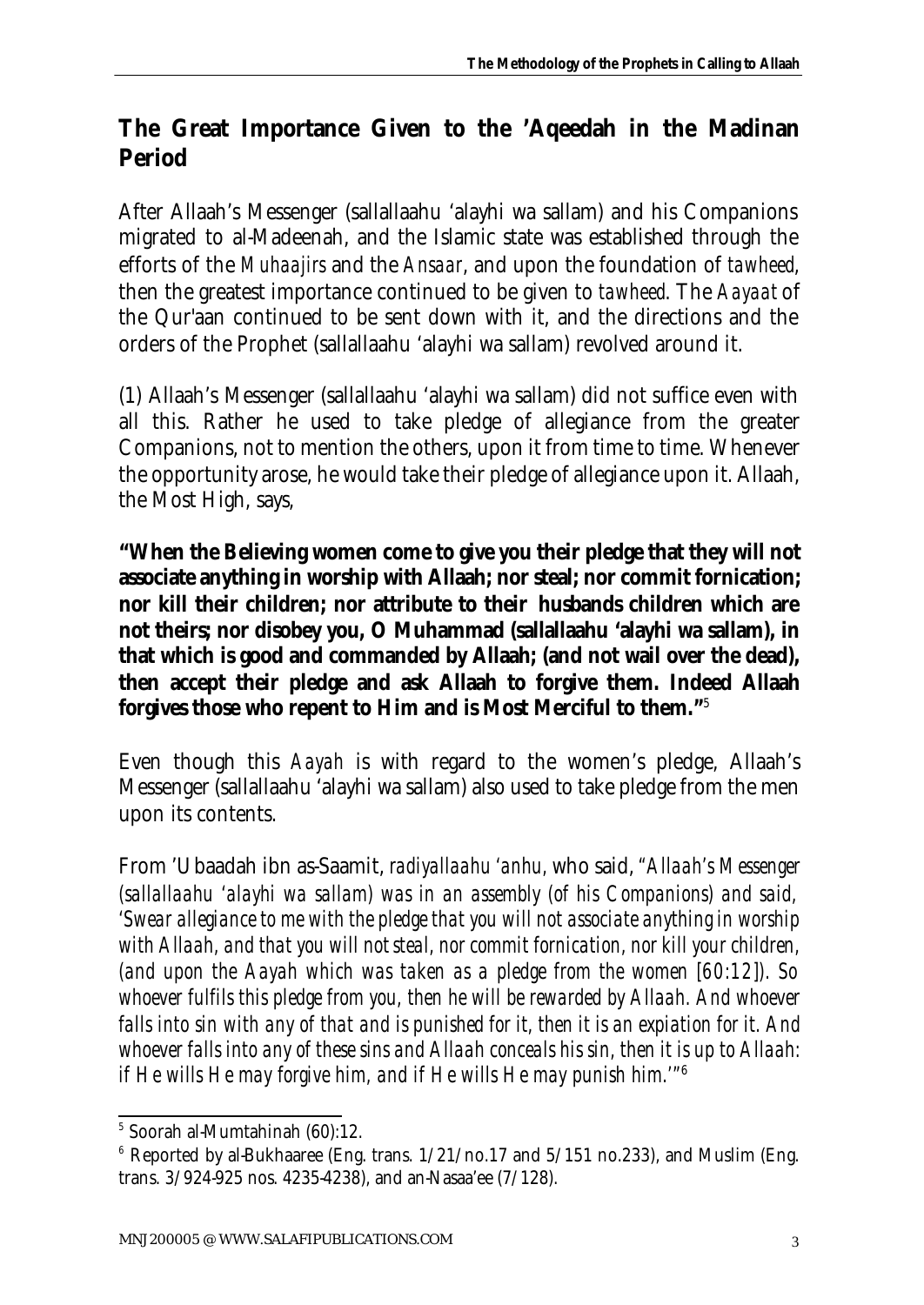Also Ibn Katheer quotes a large number of *ahaadeeth* that Allaah's Messenger (sallallaahu 'alayhi wa sallam) used to take pledge from the women upon that which this *Aayah* contains.<sup>7</sup> From these *ahaadeeth* is that of 'Aa'ishah; the *hadeeth* of Umayyah bint Ruqayqah;<sup>8</sup> the *hadeeth* of Umm 'Atiyyah;<sup>9</sup> the *hadeeth* of Salmaa bint Qays, one of the maternal aunts of the Messenger (sallallaahu 'alayhi wa sallam);<sup>10</sup> and the *hadeeth* of Raa'itah bint Sufyaan al-Khuzaa'iyyah.<sup>11</sup> Then he (i.e. Ibn Katheer) said, "And Allaah's Messenger (sallallaahu 'alayhi wa sallam) used to take this pledge from the women repeatedly." Then he quoted the *hadeeth* of Ibn 'Abbaas,<sup>12</sup> and other *ahaadeeth*.

He also used to take this pledge repeatedly from the men. This is indicated by the *hadeeth* of 'Ubaadah ibn as-Saamit which has preceded, and also by the *hadeeth* of 'Auf ibn Maalik al-Ashja'ee, *radiyallaahu 'anhu,* who said, *"We were with Allaah's Messenger (sallallaahu 'alayhi wa sallam) and numbered nine, eight or seven people, so he said, 'Will you not give your pledge to Allaah's Messenger?' So we said, 'We have already given you our pledge, O Messenger of Allaah!' Then he said, 'Will you not give your pledge to Allaah's Messenger?' So we stretched out our hands and said, 'We will indeed give you our pledge, O Messenger of Allaah, but what will our pledge be?' He said, 'That you will worship Allaah and not worship anything else besides Him; the five obligatory Prayers; that you obey (and he said a word quietly); and that you do not ask the people for anything.' So I have as a result seen some of those people, their whip would fall down from their hand (while riding) and he would not ask anyone to pick it up for him."*<sup>13</sup>

(2) He (sallallaahu 'alayhi wa sallam) used to send callers, teachers, judges and governors, to kings and tyrants, and to various areas, calling to *tawheed*. From Anas, *radiyallaahu 'anhu,* the servant of Allaah's Messenger (sallallaahu 'alayhi wa sallam), "The Prophet of Allaah (sallallaahu 'alayhi wa sallam) sent letters to Kisraa (Chosroes), and Caesar, and the Najaashee (Negus) and to every tyrant

 7 See *Saheeh al-Bukhaaree* (Eng. trans. 6/385 no.414)

 $8$  Reported by Ahmad (6/357) and an-Nasaa'ee (7/149).

<sup>&</sup>lt;sup>9</sup> Reported by al-Bukhaaree (Eng. trans. 6/386 no. 415).

<sup>&</sup>lt;sup>10</sup> Reported by Ahmad (6/379-380, 422-433) and its chain of narration contains Saleet ibn Ayyoob about whom al-Haafidh ibn Hajr said, "*Maqbool,"* (i.e. acceptable if supported), and adh-Dhahabee said in *al-Kaashif* (1/388), "Declared reliable by some," so it is *hasan* due to its supports.

<sup>11</sup> *Musnad Ahmad* (6/365).

 $12$  Reported by al-Bukhaaree (Eng. trans.  $6/388$  no. 418).

 $13$  Reported by Muslim (Eng. trans.  $2/498$  no.2270), Aboo Daawood (Eng. trans.  $2/431$ no.1638) and others...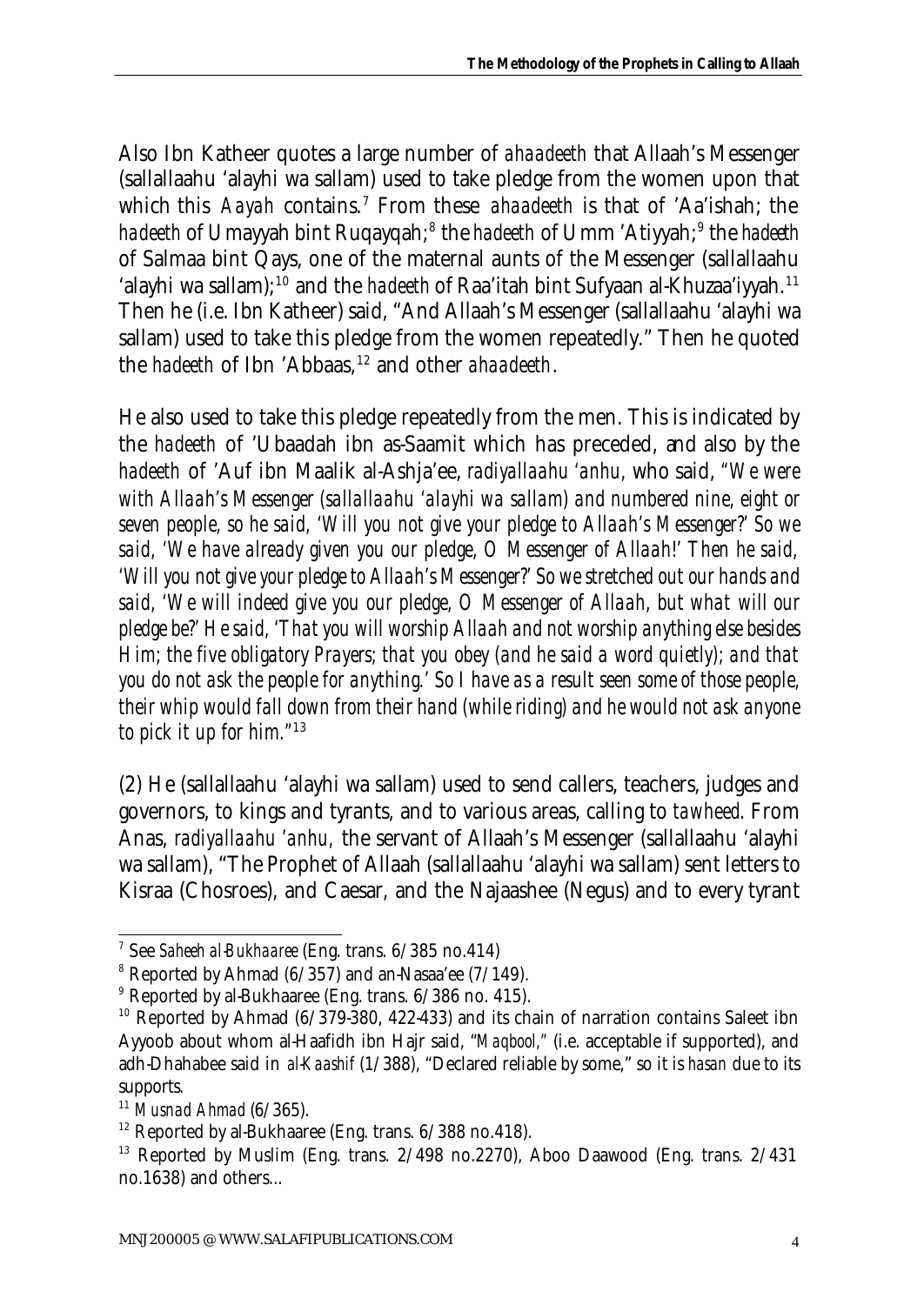ruler calling them to Allaah. And this Negus was not the one whom the Prophet (sallallaahu 'alayhi wa sallam) prayed Funeral Prayer for."<sup>14</sup> This point is shown very clearly by the text of his letter to the Caesar, and that his purpose was to call to *tawheed*. Its text is:

"In the Name of Allaah, the Most Merciful, the Bestower of Mercy.

From Muhammad, the Slave of Allaah and His Messenger, to Hiraql, the Emperor of the Byzantines.

Peace and safety are for those who follow the Guidance. To proceed. I invite you with the call of Islaam. Accept Islaam and you will be safe, and Allaah will grant you a double reward. But if you turn your back upon it, then you will carry the burdens of the sins of your subjects."<sup>15</sup> And he (sallallaahu 'alayhi wa sallam) said, "Whoever calls to guidance then there is for him a reward similar to the reward of those who follow him, nothing being reduced from their reward. And whoever calls to misguidance, then there is a burden of sin upon him similar to the sin of those who follow him, nothing being reduced from their sins."

**"O People of the Book, come to a word of justice between us, that we will single Allaah out with all worship and will not worship anything besides Him and disassociate ourselves from everything that is worshipped besides Him. Nor will we take one another as lords besides Allaah by obeying one another in that which involves disobedience to Allaah. So if they turn away, then say, 'Bear witness that we are Muslims, submitting to Allaah and making our worship purely and sincerely for Him and not worshipping anything else besides Him.'"**<sup>16</sup>

When the letter reached the Caesar he sent for Aboo Sufyaan ibn Harb and some riders of Quraysh. They were at that time trading in the area of

l <sup>14</sup> Reported by Muslim (Eng. trans.  $3/971$  no.4382), at-Tirmidhee (no.2716), and Ahmad (3/336) from the *hadeeth* of Jaabir with the wording, *"And Allaah's Messenger (sallallaahu 'alayhi wa sallam) sent letters five years before he died to Kisraa and Caesar, and to every tyrant ruler."*

 $15$  i.e. his followers from the weak and others, since he became a reason for their continuing upon *shirk*. This is from Allaah's Justice, and His way with regard to the rulers, that they carry their own burden of sin and also the burden of sin of those who follow them in deviating from *tawheed* and the truth, and fighting against it. Allaah, the Most High, says:

**<sup>&</sup>quot;They will bear the burden of their own sins in full on the Day of Resurrection and the sin of those whom they lead astray."** [Soorah an-Nahl (16):25].

<sup>16</sup> Soorah Aal-'Imraan (3):64. Both of them are part of a single *hadeeth* reported by al-Bukhaaree (Eng. trans. 1/7 no.6) and it is a long *hadeeth,* abridged, and Ahmad (1/262).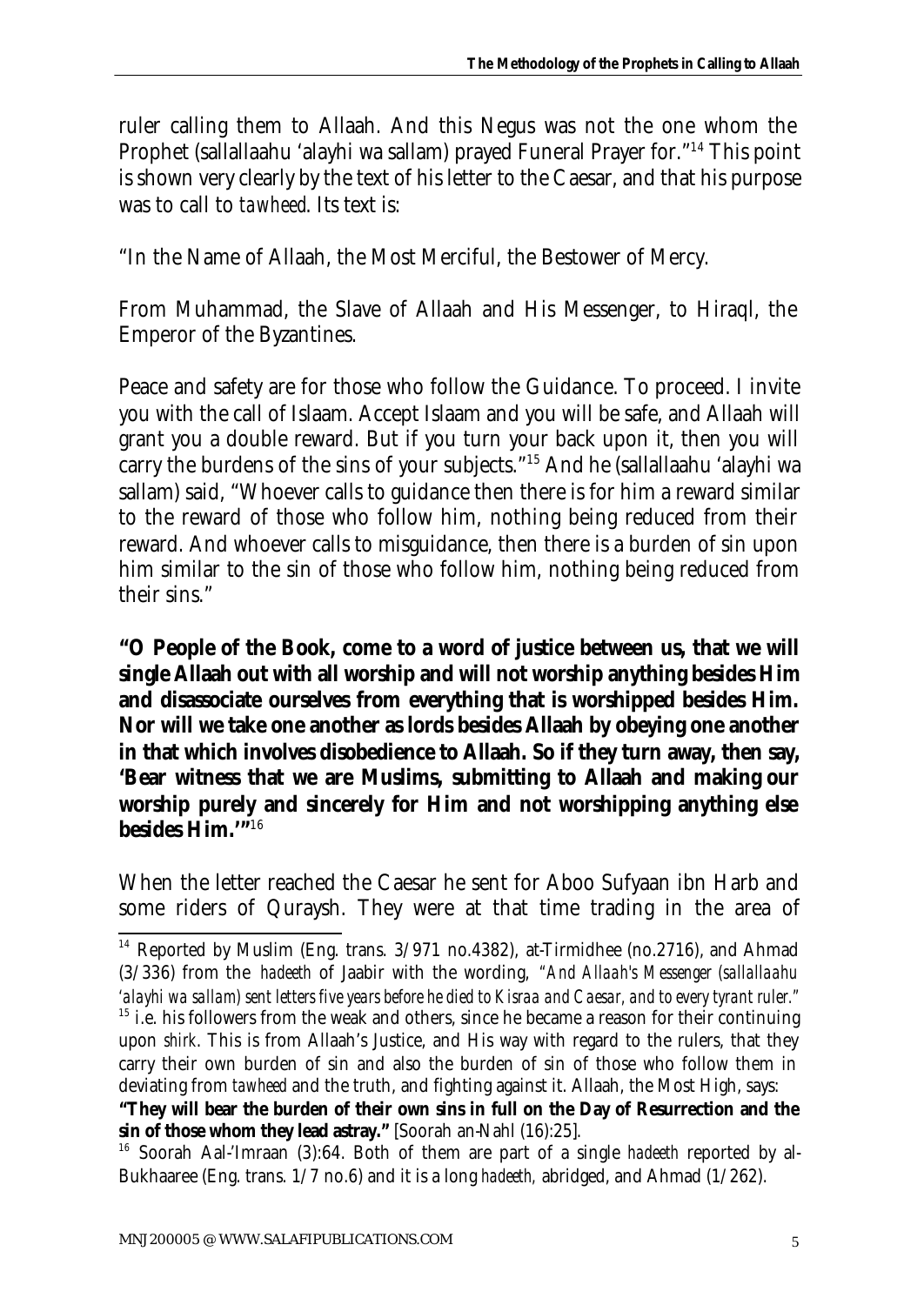Palestine/Syria, and were within the time of the truce period agreed between Allaah's Messenger (sallallaahu 'alayhi wa sallam) and the unbelievers of Quraysh. So they came to Caesar at Jerusalem and he asked Aboo Sufyaan a number of questions. From them was that he asked, "What does he (i.e. Muhammad (sallallaahu 'alayhi wa sallam)) command you?" Aboo Sufyaan said, "I replied, 'He says, "Worship Allaah alone and do not worship anything else besides Him and abandon the saying of your fathers. He orders prayer, truthfulness, chastity and joining ties of relationship."'"<sup>17</sup>

(3) Furthermore he used to organise armies to fight *Jihaad* in the path of Allaah in order to establish and raise high the word of *tawheed*, "He who fights in order that Allaah's Word is the highest then he is the one who is fighting in the Path of Allaah."

From Buraydah ibn al-Husayyib, *radiyallaahu 'anhu*, who said, "When Allaah's Messenger (sallallaahu 'alayhi wa sallam) appointed the chief of a raiding party or an army, he used to counsel him to have taqwaa of Allaah concerning himself and with regard to good treatment of the Muslims with him, and he said, 'When you meet your enemy from the mushriks then call them to accept one of three things, whichever of them they agree to, then accpet it and leave them alone: (i) Invite them to accept Islaam. If they accept that then accept it from them, and leave them alone. Invite them in that case to leave their homes and to migrate to the land of the Muhaajirs... (ii) But if they refuse (to accept Islaam), then ask them to pay the jizya tax. If they agree to that then accept that from them and leave them alone. (iii) But if they refuse then seek the aid of Allaah and fight them. And if you besiege a fortified place and they ask you to allow them to surrender upon the judgement of Allaah, then do not allow them to surrender upon that since you do not know what Allaah's judgement concerning them is. Rather allow them to surrender in accordance with what you judge in the matter. Then decide as you wish concerning them.'"<sup>18</sup>

Like the *hadeeth* of Buraydah is the *hadeeth* of an-Nu'maan ibn Muqarrin al-Muzanee, *radiyallaahu 'anhu,* which is indicated by Muslim, Aboo Daawood and Ibn Maajah, who all said, "'Alqamah said: I narrated it to Muqaatil ibn Hayyaan. He said: Muslim ibn Haysam narrated to me, from an-Nu'maan ibn Muqarrin from the Prophet (sallallaahu 'alayhi wa sallam) with its like.

<sup>17</sup> *Ibid.*

 $18$  Reported by Muslim (Eng. trans.  $3/943$  no.4294), and Aboo Daawood (Eng. trans.  $2/722$ no.2606) and others.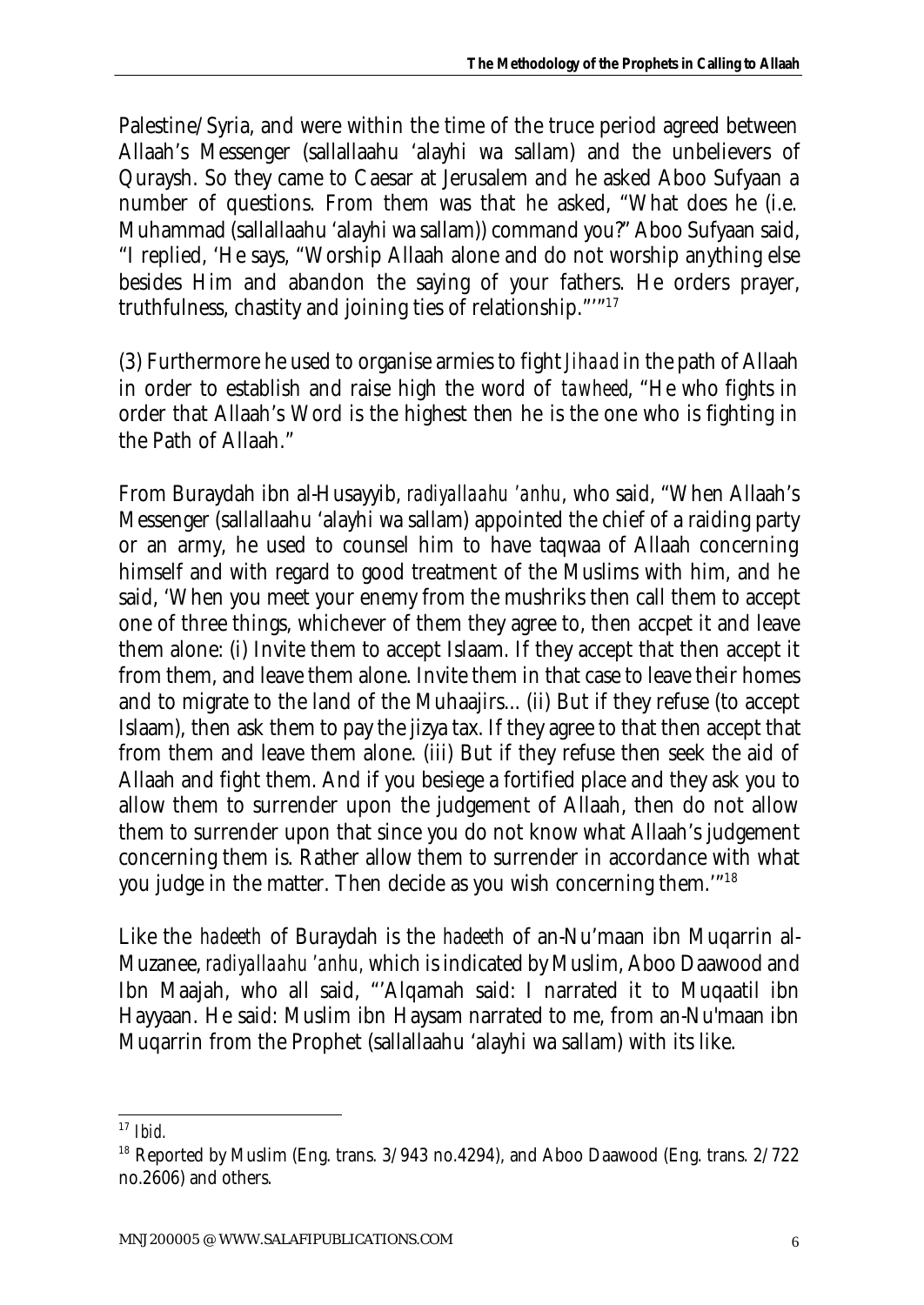(4) Furthermore he (sallallaahu 'alayhi wa sallam) sent Mu'aadh to Yemen as a Governor, a judge and a teacher. Allaah's Messenger (sallallaahu 'alayhi wa sallam) said to him, *"You are a going to a people from the People of the Book, so let the first thing you call them to be the testification that none has the right to be worshipped except Allaah, (and in a narration: that they should single Allaah out with all worship), and I am the Messenger of Allaah. So if they obey you in that, then inform them that Allaah has made five Prayers obligatory upon them in each day and night. So if they obey you in that, then inform them that Allaah has obligated upon them a charity which is to be taken from their rich and given to their poor. If they obey you in that, then beware of taking the best parts of their wealth, and beware of the supplication of the oppressed, because there is no screen between it and Allaah."*<sup>19</sup>

There is no doubt that he used to give this same advice to all the callers, governors and judges whom he sent out.

(5) *Jihaad* was prescribed for the establishment of *tawheed* and to purify the earth from the scourge of *shirk*. Allaah, the Most High, says:

**"Fight the** *Mushriks* **until there remains no fitnah (worship of anything besides Allaah), and the religion (all worship) is for Allaah alone and His religion is uppermost. So if they desist from** *shirk* **and enter into Islaam then let there be no transgression except those that worship others along with Allaah"**<sup>20</sup>

Ibn Jareer (at-Tabaree), *rahimahullaah*, said in his *Tafseer* (2/194-195): "Allaah, the Most High, says to His Prophet (sallallaahu 'alayhi wa sallam), "**Fight the**  *Mushriks* **until there remains no worship of anything besides Allaah, and all worship is for Allaah alone**", meaning so that there is no *shirk* with Allaah, and no one besides Him is worshipped; and worship of the idols, false gods and those set up as rivals is extinguished. And worship and obedience is for Allaah alone to the exclusion of idols and images... Qataadah said, 'So that there is no *shirk*.' He quotes his chain of narration with this explanation from Qataadah, Mujaahid, as-Suddee and Ibn 'Abbaas. He said, 'What is meant by *Deen*  (religion) which Allaah mentions in this place is: Worship and obedience to Allaah in what He orders and forbids.' He said, 'With this meaning there occurs the saying of al-A'shee: He caused the (tribes of) ar-Ribaab to submit and

<sup>&</sup>lt;sup>19</sup> Reported al-Bukhaaree (Eng. trans.  $5/445$  no.634 and  $9/348$  no.469) and Muslim (Eng. trans. 1/14-15 nos. 27-28).

 $20$  Soorah al-Baqarah (2):193.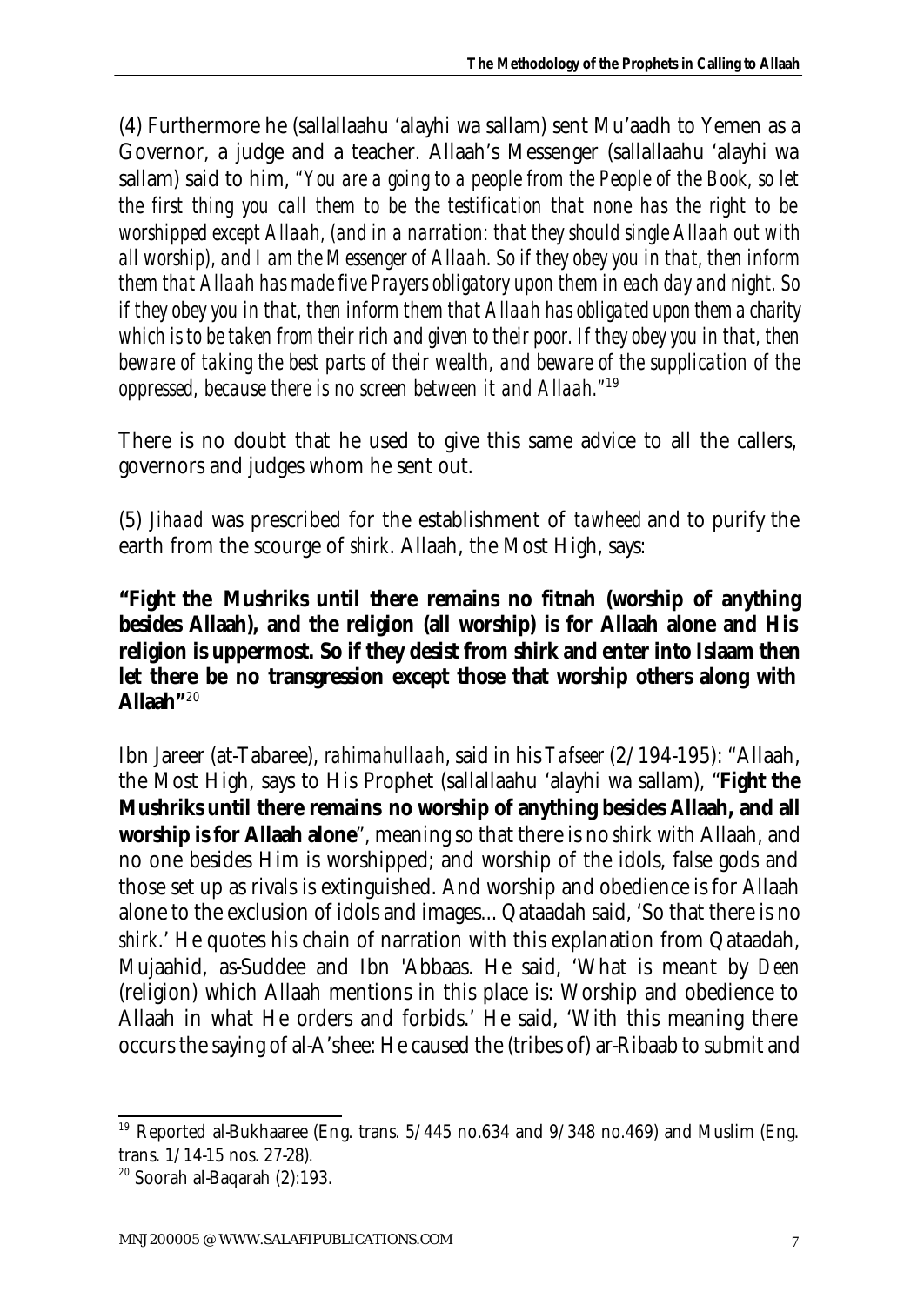become obedient when they hated obedience - Achieving it through continual fighting and attacks.'

Then he quoted his chain of narration of ar-Rabee' who said concerning, "…**and the religion (all worship) is for Allaah alone**…" meaning: "Until none but Allaah is worshipped," which is the meaning of *laa ilaaha illallaah* (none has the right to be worshipped except Allaah). That is what Allaah's Messenger (sallallaahu 'alayhi wa sallam) fought for and called to."

From Aboo Hurayrah, *radiyallaahu 'anhu,* who said that Allaah's Messenger (sallallaahu 'alayhi wa sallam) said, *"I have been ordered to fight the people until they say laa ilaaha illallaah (none has the right to be worshipped except Allaah). So whoever says: laa ilaaha illallaah, then his wealth and his person is safe from me, except due to any right of it, and his reckoning is with Allaah."*<sup>21</sup>

Also the Chief of the Believers 'Umar, *radiyallaahu 'anhu,* said to Aboo Bakr, the *Khaleefah* of Allaah's Messenger (sallallaahu 'alayhi wa sallam), when he resolved to fight the apostates and also those with them who refused to hand over the *zakaat*, 'Umar, *radiyallaahu 'anhu,* said, "How can you fight those people when Allaah's Messenger (sallallaahu 'alayhi wa sallam) said, 'I have been ordered to fight the people until they testify that none has the right to be worshipped except Allaah, so whoever says this then his wealth and his person are safe from me except due to any right of it, and his reckoning is with Allaah.'" So Aboo Bakr, *radiyallaahu 'anhu,* said, "By Allaah, I will fight those who seek to separate between the Prayer and the *zakaat*. Indeed the *Zakaat* is a right due upon wealth. By Allaah, were they to hold a single young goat from me which they used to pay to Allaah's Messenger (sallallaahu 'alayhi wa sallam), I would fight them for it."<sup>22</sup>

From Jaabir ibn 'Abdillaah, *radiyallaahu 'anhumaa,* who said that Allaah's Messenger (sallallaahu 'alayhi wa sallam) said, *"I have been ordered to fight the people until they say, 'None has the right to be worshipped except Allaah.' So when they say that none has the right to be worshipped except Allaah then their blood and their property are safe from me except due to a right pertaining to it, and their reckoning is with Allaah." Then he recited,*

l <sup>21</sup> Reported by Muslim (Eng. trans. 1/16 no.30) and at-Tirmidhee (no. 3341) and Ibn Maajah (no. 3928).

<sup>&</sup>lt;sup>22</sup> Reported by al-Bukhaaree (Eng. trans.  $9/46$  no.59) and Muslim (Eng. trans.  $1/15$  no.29).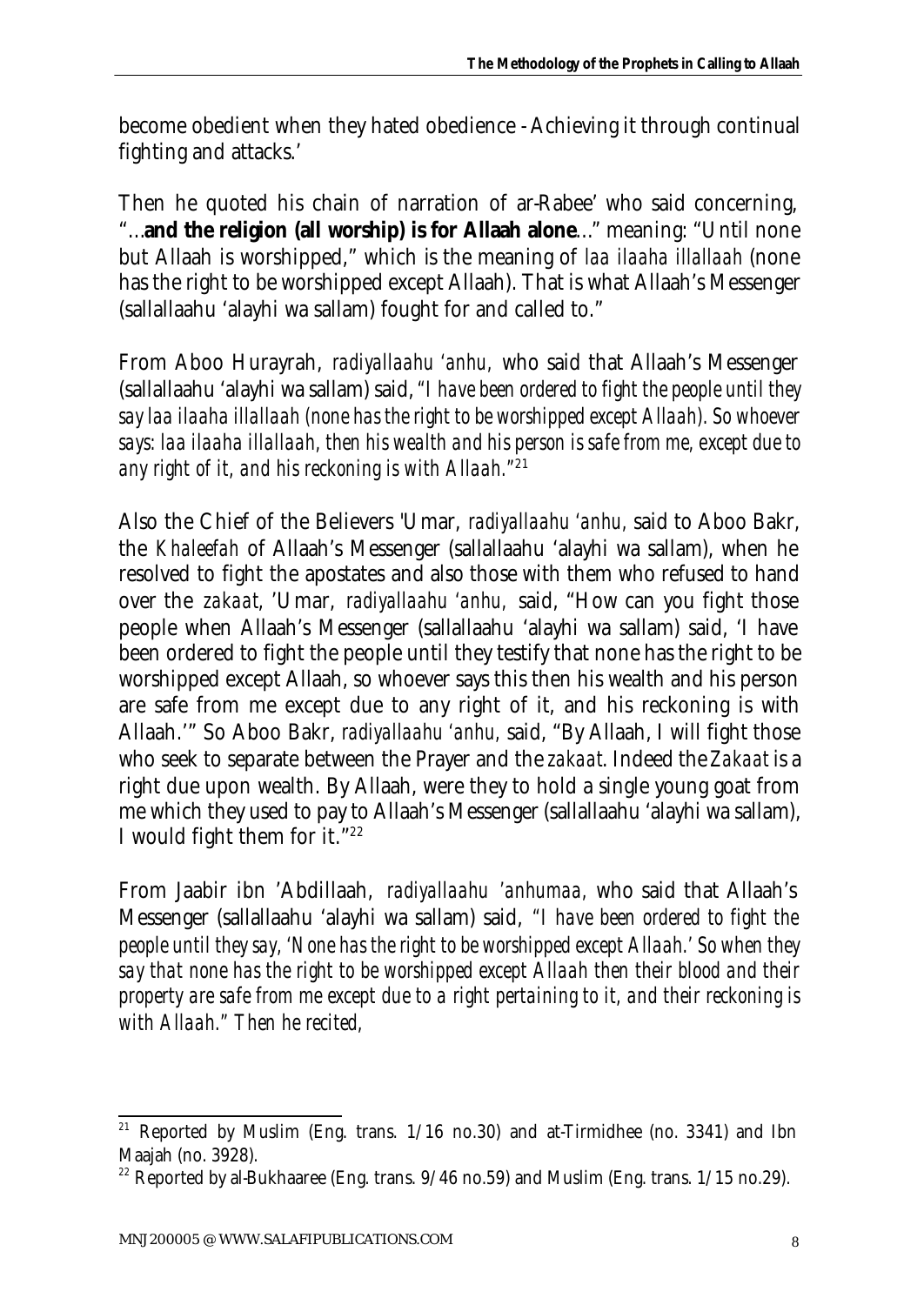## **"Indeed We have only sent you, O Muhammad (sallallaahu 'alayhi wa sallam), as an admonisher to them. You are not to force them to believe against their will."**<sup>23</sup>, 24

From Ibn 'Umar, *radiyallaahu 'anhumaa,* who said that Allaah's Messenger (sallallaahu 'alayhi wa sallam) said, *"I have been ordered to fight the people until they bear witness that none has the right to be worshipped except Allaah, and that Muhammad is the Messenger of Allaah, and they establish the Prayer, and pay the zakaat. So if they do that then their blood and their wealth are safe from me except due to its right, and their reckoning is with Allaah."*<sup>25</sup>

So it may be noticed that the *ahaadeeth* of 'Umar, Aboo Bakr, Aboo Hurayrah and Jaabir are restricted to mentioning the matter of *tawheed* and do not mention the other matters. So perhaps the reason for this is the very great concern which the Messenger (sallallaahu 'alayhi wa sallam) gave to this matter so that he would mention it to them time after time on its own, as an indication of its greatness and importance. Also because of the fact that he (sallallaahu 'alayhi wa sallam) realised that they understood that all the other affairs of Islaam follow on from it, and are required by it and are from its rights, particularly the pillars of Islaam and *eemaan*.

I say, because of the fact that Allaah's Messenger (sallallaahu 'alayhi wa sallam) often used to mention only that which related to *'aqeedah*, 'Umar used this saying as an evidence. Then the reply of Aboo Bakr to support his stance, was to make a direct analogy between the *Zakaat* and the Prayer, "By Allaah, I will fight anyone who makes a difference between the Prayer and the *Zakaat*..." So if he knew the narration as it was reported by Ibn 'Umar he would have used that as a clear and decisive proof.

Also if 'Umar knew of the narration as reported by his son he would not have raised any objection to the saying of Aboo Bakr. Then if those present at the time, included Aboo Hurayrah, knew the naration of Ibn 'Umar, then they would have mentioned it to the two *Shaykhs*. <sup>26</sup> So perhaps the reason behind this was indeed as we have said, the great importance which the Messenger

l <sup>23</sup> Soorah al-Ghaashiyah (88):21-22.

<sup>&</sup>lt;sup>24</sup> Reported by Muslim (Eng. trans.  $1/17$  no.32), at-Tirmidhee (no. 3341) and Ibn Maajah (no. 3928).

<sup>&</sup>lt;sup>25</sup> Reported by al-Bukhaaree (Eng. trans.  $1/25$  no.24) and Muslim (Eng. trans.  $1/17$  no. 33).

<sup>&</sup>lt;sup>26</sup> i.e. Aboo Bakr and 'Umar.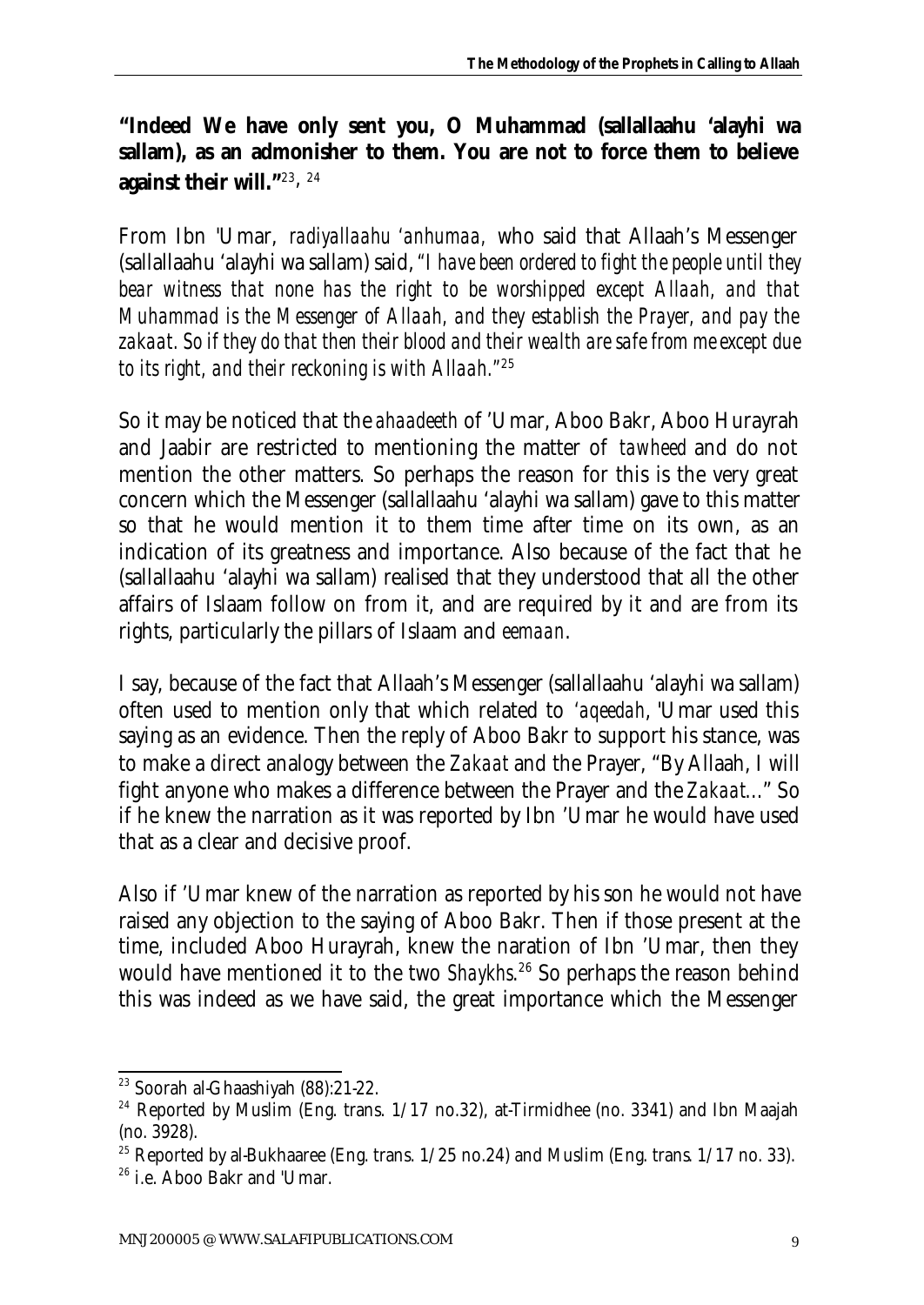(sallallaahu 'alayhi wa sallam) gave to *'aqeedah*, and his propogation of it, and the frequency with which he spoke about it.

Then also because the most prominent and most important aspect of the teachings which the Prophets conveyed from their Lord was *Tawheedul-Uloohiyyah* (singling out Allaah with all worship), and this was the greatest reason for strife between the Prophets and their enemies.

Furthermore the most significant of the aspects of falsehood and misguidance, against which the Prophets (*'alayhimus-salaatu was-salaam*) fought, and which the *Mushriks* who denied the truth of their message furiously fought to defend, in every nation was: the worship of images and idols, and the building of tombs upon the graves of the pious and the Prophets, and veneration of them, and making offerings to them, and attachment of people's hearts to them, both of the rulers and the ruled, an attachment of hope and fear, desiring and anticipating that they would intercede for them with Allaah, enabling the accomplishment of their wishes. This was indeed major *shirk* which will not be forgiven, so we must mention, along with that which we have already quoted whilst speaking about the methodology of the Prophets, particularly when we spoke concerning Ibraaheem, the *Imaam* of the Pious and the destroyer of the worthless idols, something about the full scale war which Allaah's Messenger (sallallaahu 'alayhi wa sallam) waged against major *shirk* which was seen in his smashing the idols physically and by blocking up all the ways which Satan uses to lead his followers to worshipping them and taking them as rivals to Allaah, by using the terms 'gods' or *awliyaa*' (pious ones beloved to Allaah) or hiding beneath any of the misleading titles they use.

So from this war which is clearly seen in the Qur'aan and was waged by the Messenger of the One Who sent the Qur'aan, is the saying of Allaah, the Most High,

#### **"Have you seen, O** *Mushriks***, (the idols:)** *al-Laat***,** *al-'Uzzaa,* **and the other one**  *Manaat***, the third of them.**<sup>27</sup> **You prefer and love the male offspring for**

<sup>27</sup> **Translator's Note:** *Al-Laat* had its origin in a man of the tribe of *Thaqeef* who used to mix gruel for pilgrims in the times of ignorance near to a certain rock in *Taa'if*. Then after his death the people built a tomb around the rock, upon his grave. They then worshipped this and gave it the name *al-Laat* which they invented by twisting the name of Allaah. Allaah's Messenger (sallallaahu 'alayhi wa sallam) sent al-Mugheerah ibn Shu'bah and Aboo Sufyaan to destroy it. They did so and in its place the mosque of Taa'if was built.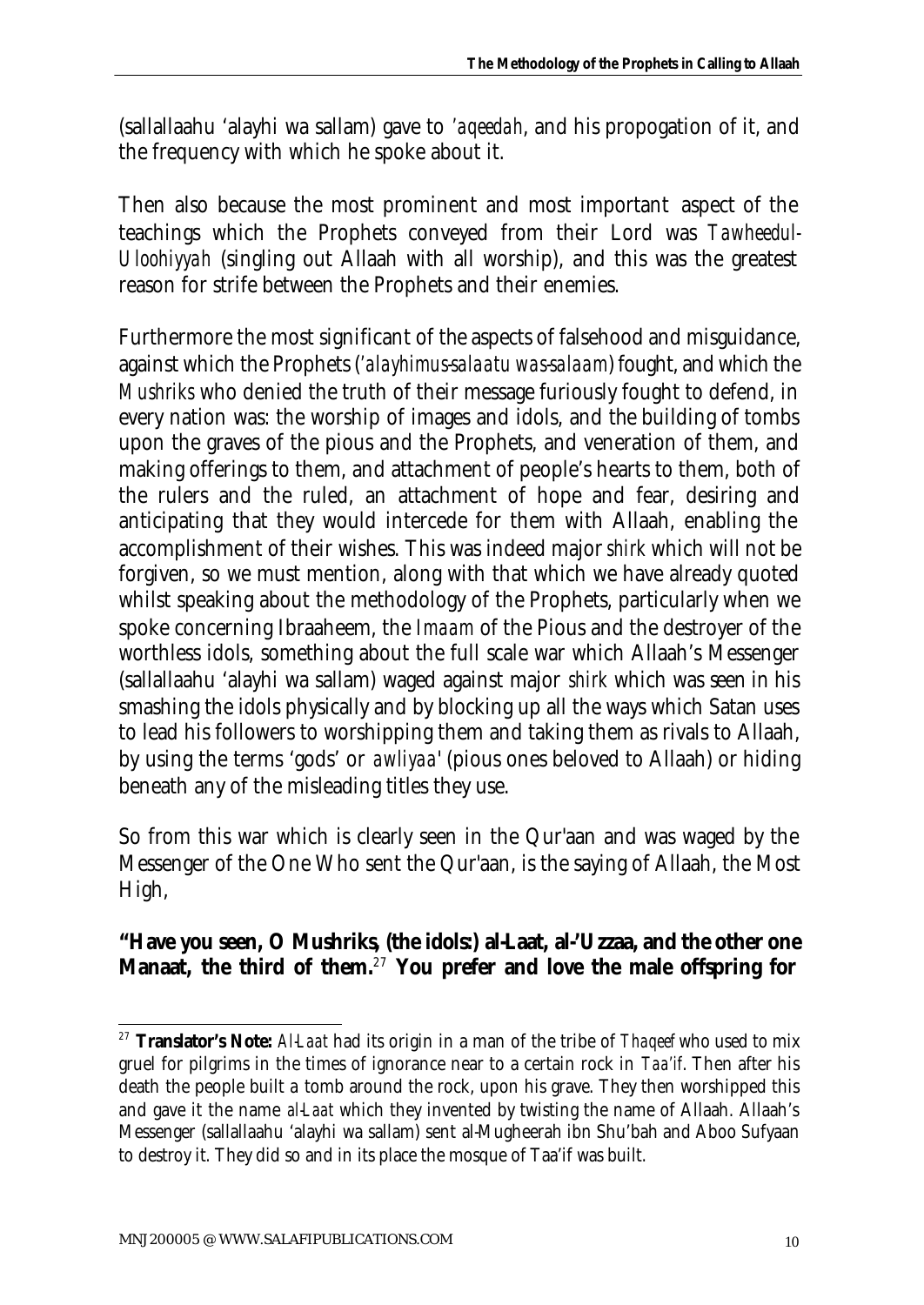**yourselves and then falsely attribute daughters, which is something you hate for yourselves, to Allaah. This is indeed an unjust division. Rather these idols are mere names which you** *Mushriks* **and your forefathers have invented. Allaah has sent down no proof for that. Rather they follow only conjecture and their own deisres, even though clear guidance has come to them from their Lord proving the futility of worshipping these idols and that worship is the right of Allaah alone."**<sup>28</sup>

So this is a clear statement of contempt for the idols which they worshipped, and war against them. Also, Allaah, the Most High, says,

**"So shun the filth of worshipping idols and shun false speech. Worshipping Allaah alone in** *tawheed* **making worship purely for Him, and not worshipping anything besides Him. And whoever worships anything else along with Allaah, then he is like one who fell down from the sky and was ripped to pieces by the birds, or like one cast by the wind in a far distant place."**<sup>29</sup>

Allaah, the Most High, says,

l As for *al-'Uzzaa*, then it was in the form of a tree surrounded by a curtained building in a palm grove between Taa'if and Makkah. The Quraysh used to venerate it. An-Nasaa'ee reports in his *Tafseer* (2/357 no.567) that when Allaah's Messenger (sallallaahu 'alayhi wa sallam) conquered Makkah he sent Khaalid ibn al-Waleed to it. He found that it was built around three trees, so he cut them down and destroyed the building. He then went to the Prophet (sallallaahu 'alayhi wa sallam) and informed him, but he said, "Return for you have done nothing." So he returned and saw the keepers of the idol fleeing into the hills saying, "O *'Uzzaa*!" So Khaalid came and found a naked female with dishevelled hair, throwing dust upon her head. So he struck her with his sword and killed her, then he returned to the Prophet (sallallaahu 'alayhi wa sallam) and informed him. So he said, "That was *al-'Uzzaa.*"

As for *Manaat* then it was situated at *Mushallal,* near to Qudayd, between Makkah and al-Madeenah. It was venerated by various tribes in the times of ignorance. Allaah's Messenger (sallallaahu 'alayhi wa sallam) sent 'Alee to demolish it in the year of the Conquest of Makkah. Ibn Ishaaq said in his *Seerah*, "The Arabs took other structures besides the *Ka'bah*, buildings which they worshipped and venerated just as they honoured the *Ka'bah*. These shrines had keepers and guards, and offerings would be made to them just as with the *Ka'bah*. The people would also make *tawaaf* around them and make sacrifices there..." (*Tafseer Ibn Katheer* and *Tayseerul-'Azeezil-Hameed*, (p.177)).

<sup>28</sup> Soorah an-Najm (53):19-23.

<sup>29</sup> Soorah al-Hajj (22):30-31.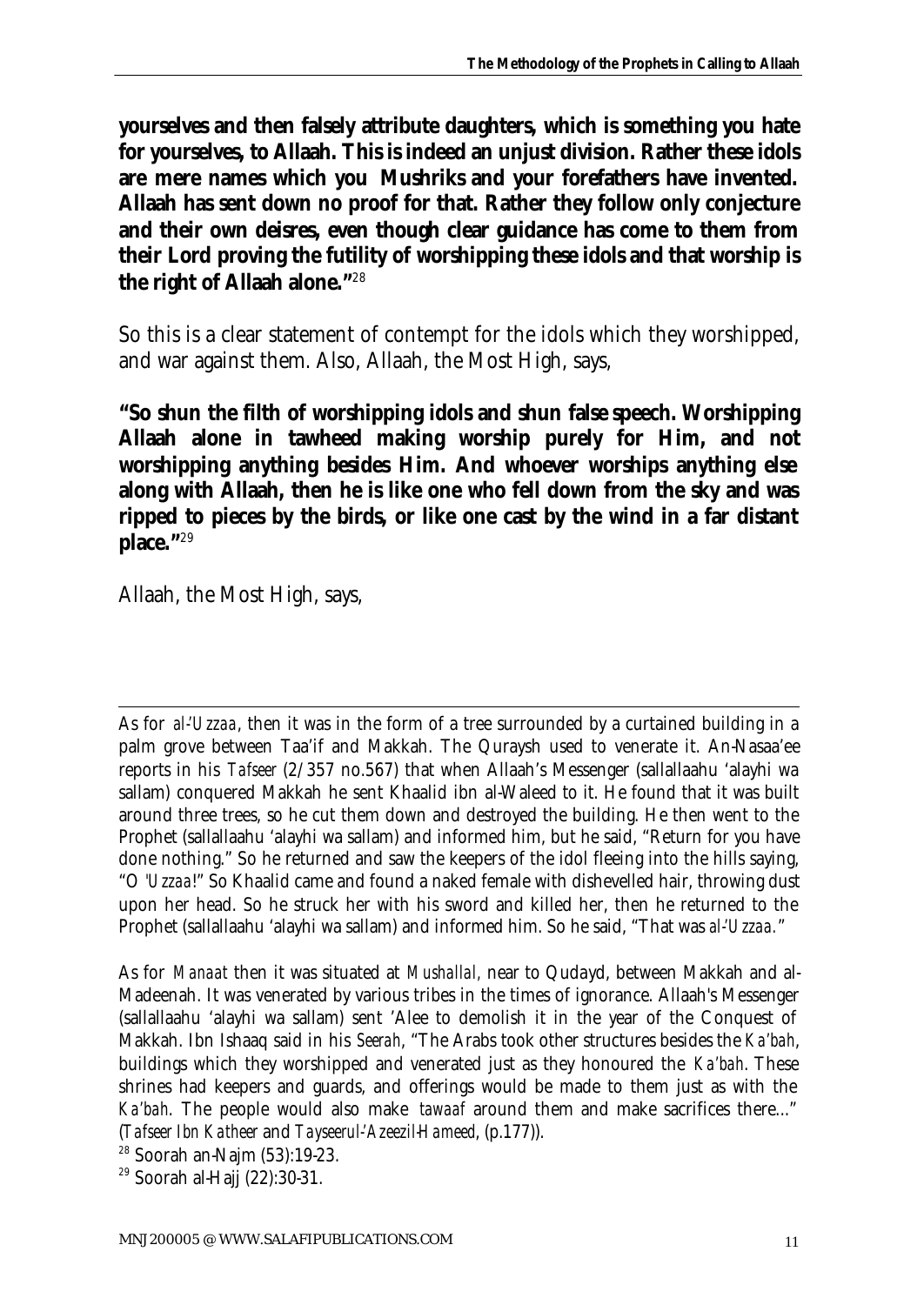#### **"O you who believe, intoxicants, gambling, stone altars erected for sacrifice and divining-arrows are an abomination from the handiwork of Satan. So shun all of that so that you may be successful."**<sup>30</sup>

And from 'Amr ibn 'Abasah, *radiyallaahu 'anhu,* and his *hadeeth* has preceded, and in it there occurs, *"I said, 'Did Allaah send you as a Messenger?' He said, 'Yes,' I asked, 'With what message did he send you?' He replied, 'That Allaah should be singled out and worshipped in tawheed, and that nothing should be worshipped besides Him, and to smash the idols and to join ties of relationship.'"*<sup>31</sup>

Also in the *hadeeth* of Ja'far which has preceded there occurs, "...until Allaah sent a Messenger to us from amongst us. We knew his lineage and his truthfulness and his chastity. He called us to single out Allaah in *tawheed* and to worship Him alone, and to renounce the stones and idols and whatever we and our fathers used to worship besides Him..."<sup>32</sup>

In the *hadeeth* of Aboo Sufyaan and his conversation with Heraclius, the King of the Byzantines, there occurs, "He says, (i.e., the Messenger (sallallaahu 'alayhi wa sallam)), *'Worship Allaah alone and do not worship anything along with Him, and renounce what the forefathers say...'"*<sup>33</sup>

In the *hadeeth* of Aboo Umaamah, *radiyallaahu 'anhu,* there occurs, *"Indeed Allaah sent me as a mercy for the worlds, and as a guide for the worlds, and my Lord, the Mighty and Majestic, ordered me to destroy all musical instruments and flutes, and idols and the cross, and such things from the days of Ignorance..."*<sup>34</sup>

Then the leaders of Quraysh went out of their minds in anger, unable to put up with the attack of Allaah's Messenger (sallallaahu 'alayhi wa sallam) against their idols, whether it was concerning the Qur'aan sent down to him, or his *da'wah* in secret, or his *da'wah* in the open. This was something about which there could be no indulgence, and it was something which had to be due to his true and sincere call.

From Ibn 'Abbaas, *radiyallaahu 'anhumaa,* who said, *"When Aboo Taalib became ill a group of Quraysh entered upon him, amongst them Aboo Jahl, and they said, 'The son of your brother abuses our gods, and does such and such, and says such and such. So* 

l <sup>30</sup> Soorah al-Maa'idah (5):90.

 $31$  Reported by Muslim (Eng. trans.  $2/395$  no.1812) as has preceded.

<sup>32</sup> Reported by Ahmad (1/202 and 5/290) and is *hasan* as has preceded.

<sup>&</sup>lt;sup>33</sup> Reported by al-Bukhaaree (Eng. trans. 1/7 no.6) as has preceded.

<sup>&</sup>lt;sup>34</sup> Al-Haithumee says in *Majma'az Zawaa'id* (5/72), "Reported by Ahmad and at-Tabaraanee and its chain contains 'Alee ibn Yazeed (i.e. al-Alhaanee) who is weak." [Translator's Note]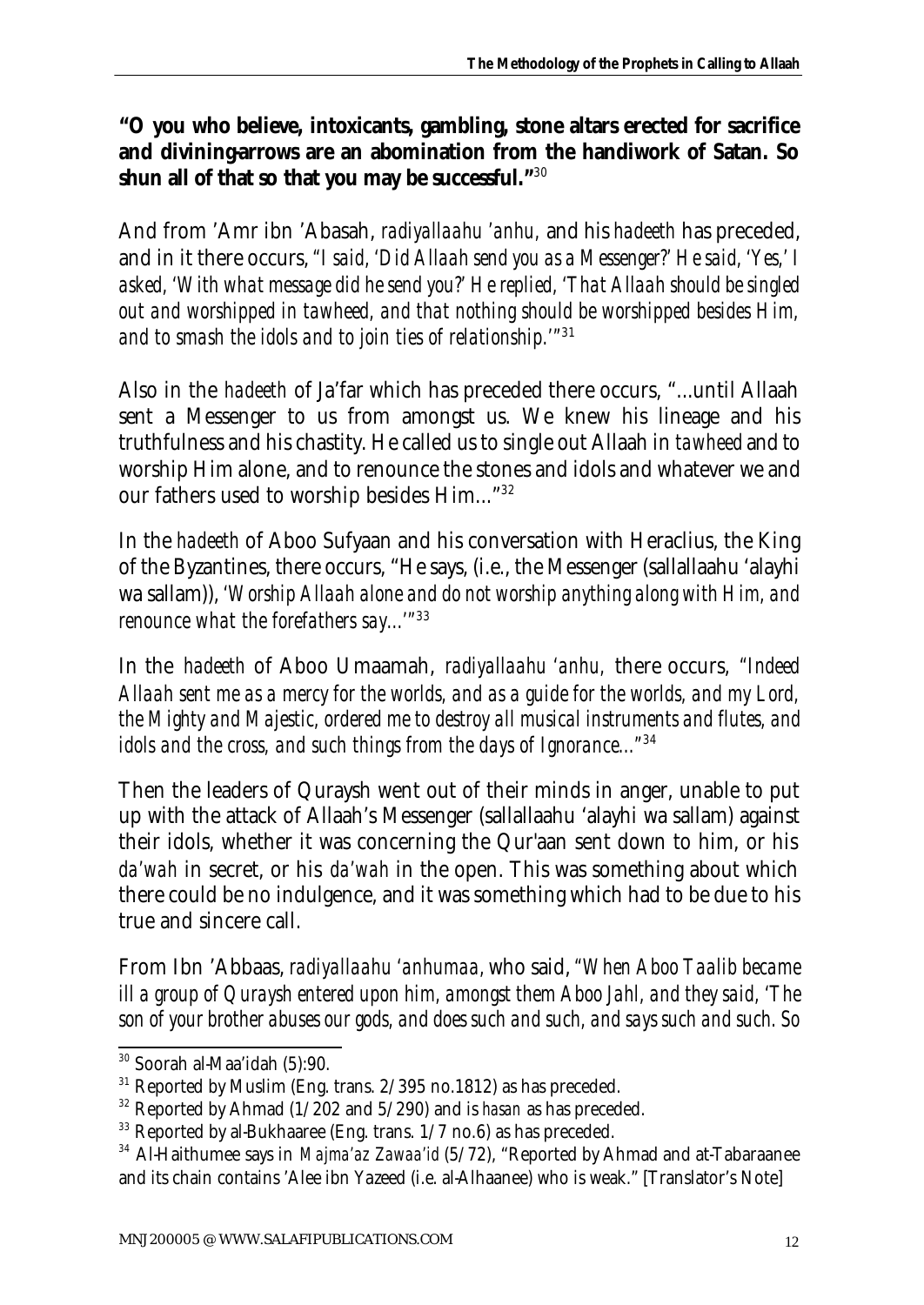*if only you were to send a message forbidding him.' So he sent a message and the Prophet (sallallaahu 'alayhi wa sallam) came and entered the house... Aboo Taalib said to him, 'O son of my brother! Why is it that your people complain about you? They claim that you abuse their idols and say such and such?!' They spoke a great deal against him, and Allaah's Messenger (sallallaahu 'alayhi wa sallam) spoke and said, 'O Uncle! I only desire that they should say a single phrase which if they say it, then the Arabs will become obedient to them and the non-Arabs will pay the Jizyah tax to them.' So they were very surprised at what he said and they said, 'A single phrase? Yes, by your father, even ten.' So they asked, 'And what is it?' Aboo Taalib said, 'And which saying is it, O son of my brother?' So he (sallallaahu 'alayhi wa sallam) said, 'None has the right to be worshipped except Allaah.' So they stood up, shaking their clothes saying, 'Does he declare that worship should be for a single God?! this is something bizarre.'"* 35

Also from Jaabir, *radiyallaahu 'anhu,* who said, "The Quraysh gathered together one day and said, 'See who is the most knowledgeable of you with regard to sorcery, divining and poetry, then let him go to this man who splits our united body, causes schism between us and abuses our religion. So let him speak to him and see how best to reply to him.' So they said, 'We do not know anyone but 'Utbah ibn Rabee'ah.' So they said, 'Then it is to be you O Abul-Waleed.' So 'Utbah went to him and said, 'O Muhammad (sallallaahu 'alayhi wa sallam)! Are you better or 'Abdullaah?'<sup>36</sup> Allaah's Messenger (sallallaahu 'alayhi wa sallam) remained silent. 'Are you better or 'Abdul-Muttalib?'<sup>37</sup> Again Allaah's Messenger (sallallaahu 'alayhi wa sallam) remained silent. So he said, 'If you claim that they are better than you, then they certainly worshipped the idols which you abuse. If however you claim that you are better than them, then speak so that we may hear what you have to say. Indeed we have never seen a youngster who has boded evil for his people more so than yourself. You have split our unity and caused schism in our affair, and you have abused our religion and shamed us in front of the Arabs. It has spread amongst them that there is a sorceror within Quraysh, and a diviner within Quraysh. By Allaah we do not expect that we will have to wait for the time it takes a new-born to cry

<sup>35</sup> *Musnad Ahmad* (1/362) and Tirmidhee (no.3232) and its chain of narration contains Yahyaa ibn 'Umaarah and it is said: Ibn 'Abbaad who is mentioned by Ibn Hibbaan in *ath-Thiqaat*. Ibn Hajr says in *Tahdheebut-Tahdheeb* (11/259), "Acceptable (if supported)," and refer to, *at-Taqreeb* (2/354). Adh-Dhahabee says in *al-Kaashif* (3/224), "Declared reliable by some." It is also reported by Ibn Jareer (23/165) with his chain of narration to al-A'mash: 'Abbaad narrated to us: from Sa'eed ibn Jubayr: from Ibn 'Abbaas, and I do not find any biography for 'Abbaad. Its chain of narration also contains weakness, but may be suitable to be supported to the level of *hasan*...

<sup>&</sup>lt;sup>36</sup> i.e. the father of Allaah's Messenger (sallallaahu 'alayhi wa sallam). [Translator's Note]

 $37$  i.e. the grandfather of Allaah's Messenger (sallallaahu 'alayhi wa sallam). [Translator's Note]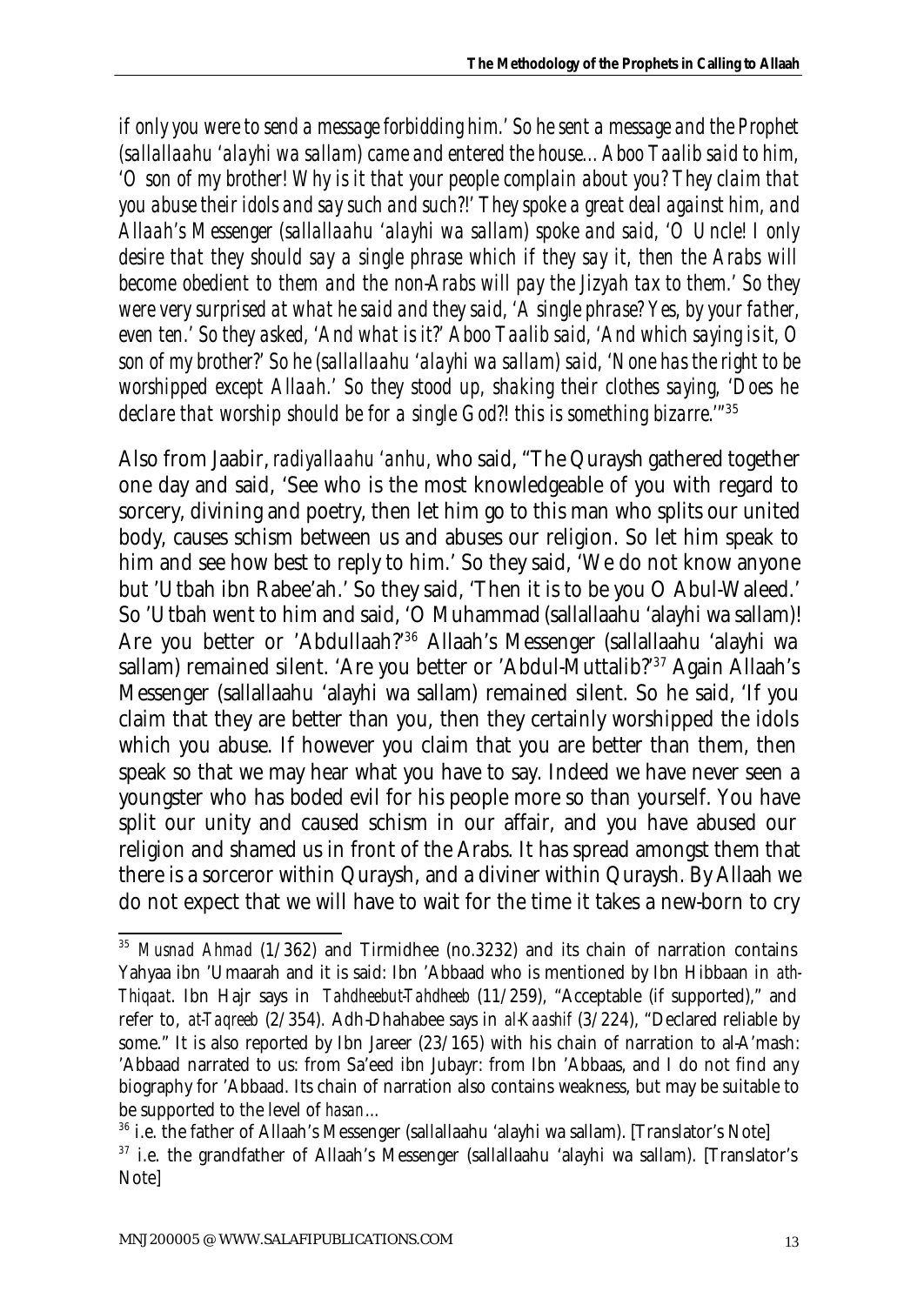out before we will fight amongst oursleves with swords and wipe oursleves out. O man, if it is poverty that is your problem, then we will gather wealth for you until you will be the richest man of Quraysh. If it is that you have a need to marry, then choose whichever of the women of Quraysh you like and we will marry you ten of them.' So Allaah's Messenger (sallallaahu 'alayhi wa sallam) said, 'Have you finished?' He said, 'Yes.' So Allaah's Messenger (sallallaahu 'alayhi wa sallam) said:

until he reached

**"In the name of Allaah, the Most Merciful, the Bestower of Mercy.** *Haa Meem***. This Qur'aan is the Revelation sent down by the Most Merciful, the Bestower of Mercy .... So if these** *mushriks* **turn away from the proof which We have made clear to them, O Muhammad (sallallaahu 'alayhi wa sallam), then say, 'I warn you of a terrible punishment like that which befell 'Aad and Thamood.'"**<sup>38</sup>

'Utbah said, 'Enough! Enough! Do you have nothing other than this?' He said, 'No.' So he returned to Quraysh and they said, 'What has occurred?' He said, 'I didn't leave anything which I thought that you would wish to say except that I said it to him.' They said, 'Did he respond to you?' He said, 'No, by the one who caused the *Ka'bah* to be built, I did not understand anything which he said except that he warned you of a terrible punishment like that of 'Aad and Thamood.' They said, 'Woe to you, the man speaks to you in Arabic and you don't understand what he says?!' He said, 'No, by Allaah, I did not understand anything that he said except for his mention of the terrible punishment.'"<sup>39</sup>

l <sup>38</sup> Soorah Fussilat (41):1-13.

<sup>39</sup> *Al-Muntakhab min Musnad 'Abd Ibn Humayd* (no.1141) and *Musnad Abee Ya'laa al-Mawsulee* (no.1812) both of them from Aboo Bakr ibn Abee Shaybah: 'Alee ibn Muhammad narrated to us: from al-Ajlah: from adh-Dhayyaal ibn Hurmulah al-Asadee: from Jaabir, *radiyallaahu 'anhu,* from the Prophet (sallallaahu 'alayhi wa sallam). Ibn Katheer said in his *Tafseer* (7/151), after quoting the *hadeeth* with his chain of narration from 'Abd ibn Humayd and Aboo Ya'laa: "Al-Baghawee reports it in his *Tafseer* with his chain of narration from Muhammad ibn Fudayl: from al-Ajlah, who is Ibn 'Abdullaah al-Kindee, and he is declared somewhat weak from adh-Dhayyaal..." However al-Haafidh (Ibn Hajr) says about him in *at-Taqreeb* (1/46), "Generally acceptable *Shee'ee* from the seventh level." Adh-Dhahabee said in *al-Kaashif* (1/99), "He was declared reliable by Ibn Ma'een and others and declared weak by an-Nasaa'ee and was a *Shee'ee*." As for his Shaykh, adh-Dhayyaal, then al-Haafidh (Ibn Hajr) says of him in *Ta'jeelul-Manfa'ah* (p.84), "He reports from Jaabir and Ibn 'Umar and al-Qaasim ibn Mukhaymirah. Fitr ibn Khaleefah, Husayyin, al-Ajlah and Hajjaaj ibn Arlhat narrate from him. And Ibn Hibbaan declared him reliable." The rest of the narrators of the chain are reliable.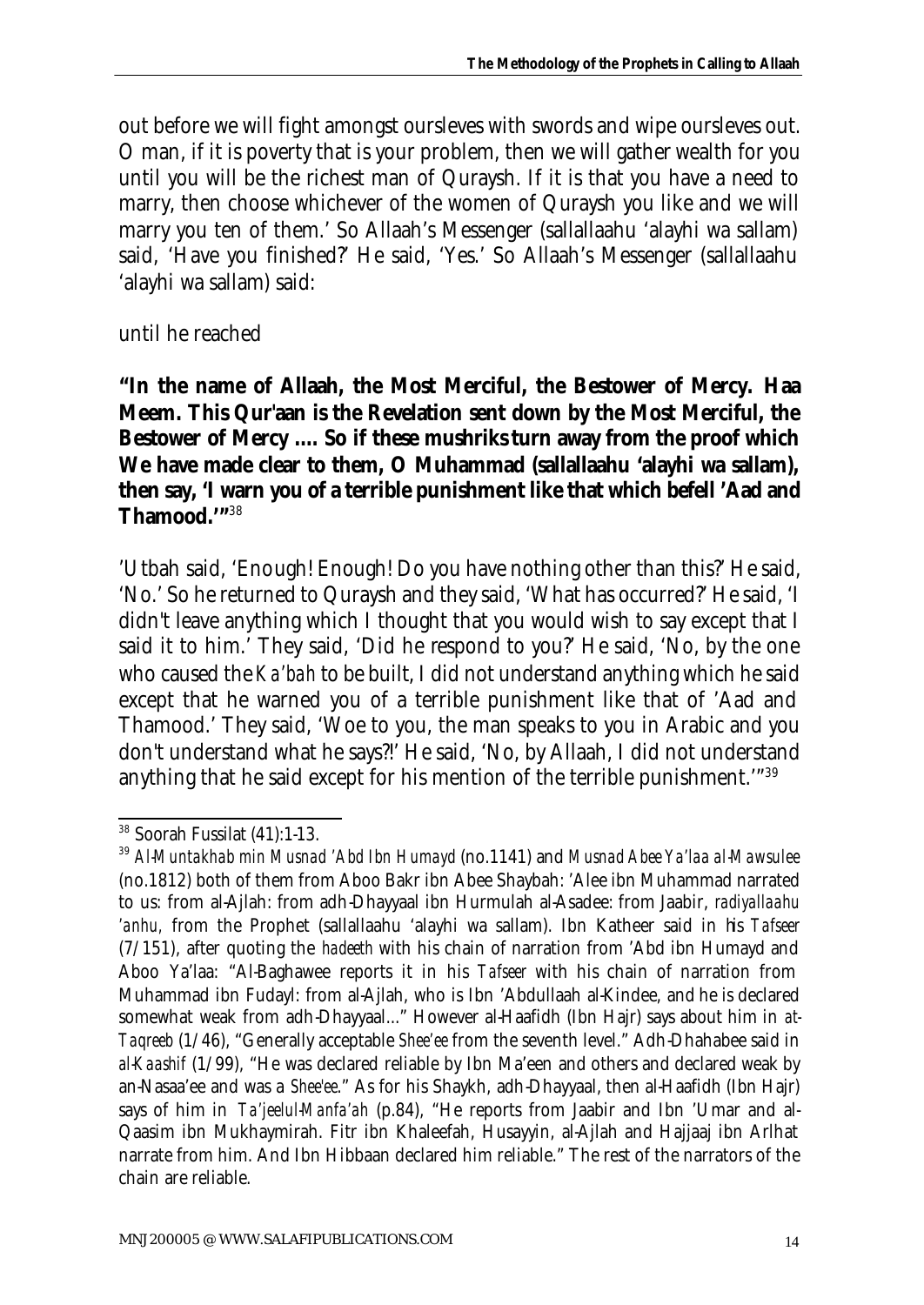So this war was fought with words and the soul, with biting attacks and belittlement and derision, by overcoming the falsehood and ignorance of the *Mushriks.* At the same time, establishing the proof against them so that whoever went to destruction did so aware of the clear proof, and those who lived did so upon the clear proof. So from the results of this war, and from the results of this clear declaration was that Allaah guided many of the Arabs from the Quraysh and from the other tribes, and from *Aws* and the *Khazraj*. Allaah granted them clear discernment and they realised the reality of *tawheed* and its status. They also knew the vileness of committing *shirk* with idols or anything else, and also, at the same time, its seriousness and evil consequences for the *Mushriks* in this world and the Hereafter.

So these were the great and good fruits which came as a result of the *Jihaad* of Allaah's Messenger (sallallaahu 'alayhi wa sallam) and his Companions and their steadfastness in the field of true *da'wah* to Allaah, and their intensive striving against the idols and false objects of worship. Then when Allaah's Messenger (sallallaahu 'alayhi wa sallam) took *tawheed* to a new practical level which was to physically annihilate, smash and eradicate the idols and purify the earth from them, being fully aware of their seriousness, since they are the primary source of danger for every generation of mankind since the dawn of history until the end of history, just as the leader of those upon the true and straight religion said:

#### **"And keep me and my sons away from worshipping idols, O my Lord, they have indeed caused the misguidance of many people."**<sup>40</sup>

Therefore the greatest Messenger (sallallaahu 'alayhi wa sallam) resolved to carry out the task of purifying the earth from idols, and to level the graves since tombs are the partner of the idols in causing the misguidance of mankind.

From 'Abdullaah ibn Mas'ood, *radiyallaahu 'anhu,* who said, "The Prophet (sallallaahu 'alayhi wa sallam) entered Makkah and there were three hundred and sixty idols erected around the *Ka'bah*. So he began striking them with a stick which he had in his hand and was saying, 'The truth has arrived and falsehood has perished. The truth has arrived and falsehood cannot begin or return.'"<sup>41</sup>

<sup>40</sup> Soorah Ibraaheem (14):35-36.

<sup>&</sup>lt;sup>41</sup> Reported by al-Bukhaaree (Eng. trans.  $3/369$  no.658 and  $5/406$  no.583 and  $6/206$ no.244) and Muslim (Eng, trans. 3/978 no.4397) and Tirmidhee (no.3138) and Ahmad (1/377).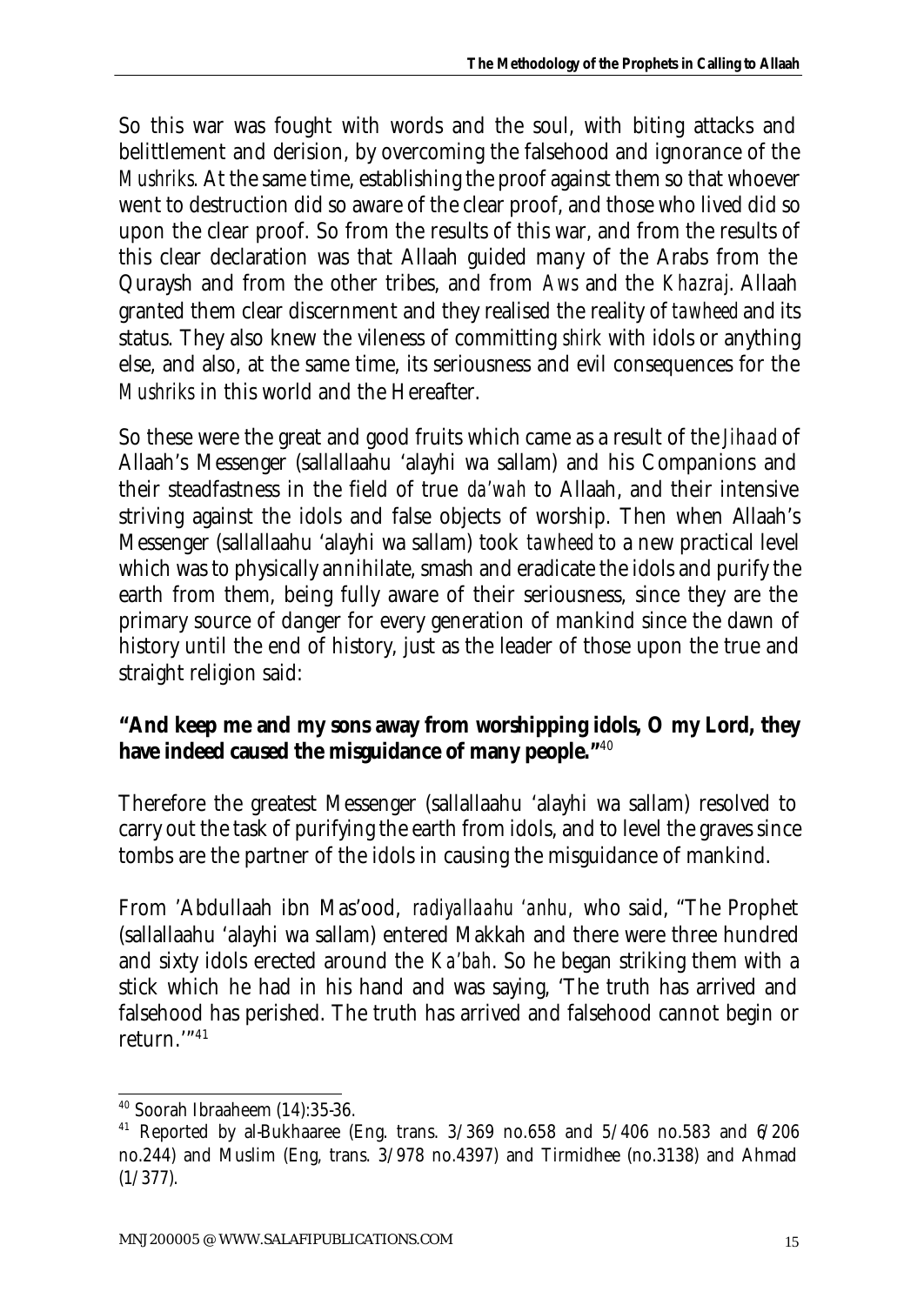Allaah's Messenger (sallallaahu 'alayhi wa sallam) prepared an attachment to go from al-Madeenah to the tribe of Khath'am to attack Dhul-Khalasah, which they did. From Jareer ibn 'Abdullaah, *radiyallaahu 'anhu,* who said, "There was a house<sup>42</sup> called Dhul-Khalasah, or the *Yemeni Ka'bah* or the *Shaamee Ka'bah*, and the Prophet (sallallaahu 'alayhi wa sallam) said to me, *'Will you not relieve me of Dhul-Khulasah?'* So I set out with a hundred and fifty riders of the Ahmas tribe. So we broke it down and killed whomever we found there. Then I came to the Prophet (sallallaahu 'alayhi wa sallam) and informed him, so he made supplication for blessing for us and for the tribe of Ahmas."<sup>43</sup>

The wording used by al-Bukhaaree, Muslim and Ahmad is, *"Will you not relieve me of Dhul-Khalasah?"* See the wording used by the Prophet (sallallaahu 'alayhi wa sallam)?! It was as if the existence of idols deprived him of sleep and disturbed him, so that he could not settle or be at ease.

So I am amazed at the situation of many callers today who see the manifestation of *shirk* in front of their eyes, yet it does not cause them any concern whatsoever and they do not give any attention to it. Indeed what is even worse is that they complain about those who criticise it and who feel pained by this evil state of affairs which remains from the days of ignorance.

Also, from Abut-Tufayl 'Aamir ibn Waathilah who said, *"When Allaah's Messenger (sallallaahu 'alayhi wa sallam) conquered Makkah he sent Khaalid ibn al-Waleed to some date palm trees where al-'Uzzaa was to be found. It was constructed around three trees, so he cut them down and destroyed the building. Then he came to the Prophet (sallallaahu 'alayhi wa sallam) and told him, but he said, 'Go back, for you have done nothing.' So Khaalid returned, and when the keepers of the shrine saw him they fled to the hills, saying, 'O 'Uzzaa! O 'Uzzaa!' So Khaalid came and found a naked woman with bedraggled hair, casting dust upon her head. So Khaalid transfixed her with the sword and killed her. Then he returned to Allaah's Messenger (sallallaahu 'alayhi wa sallam) and informed him, so he said, 'That was al-'Uzzaa.'"*<sup>44</sup>

Also *Manaat* was the idol worshipped by *Aws* and *Khazraj* and those who followed their religion in Yathrib. So Allaah's Messenger (sallallaahu 'alayhi wa

l <sup>42</sup> i.e. a house like a shrine, which contained idols.

<sup>43</sup> Reported by al-Bukhaaree (Eng. trans. 5/450-452 no.641-643), Muslim (Eng. trans. 4/1320 nos. 6052-6054), Aboo Daawood (Eng. trans. 2/777 no. 2766) and Ahmad (4/360- 362).

<sup>44</sup> Reported by an-Nasaa'ee in his *Tafseer* within *al-Kubraa*, as occurs in *Tuhfatul-Ashraaf* (4/235): 'Alee ibn al-Mundhir related to us: Ibn Fudayl related to us: al-Waleed ibn Juma'i narrated to us... And this is a *hasan* chain of narration.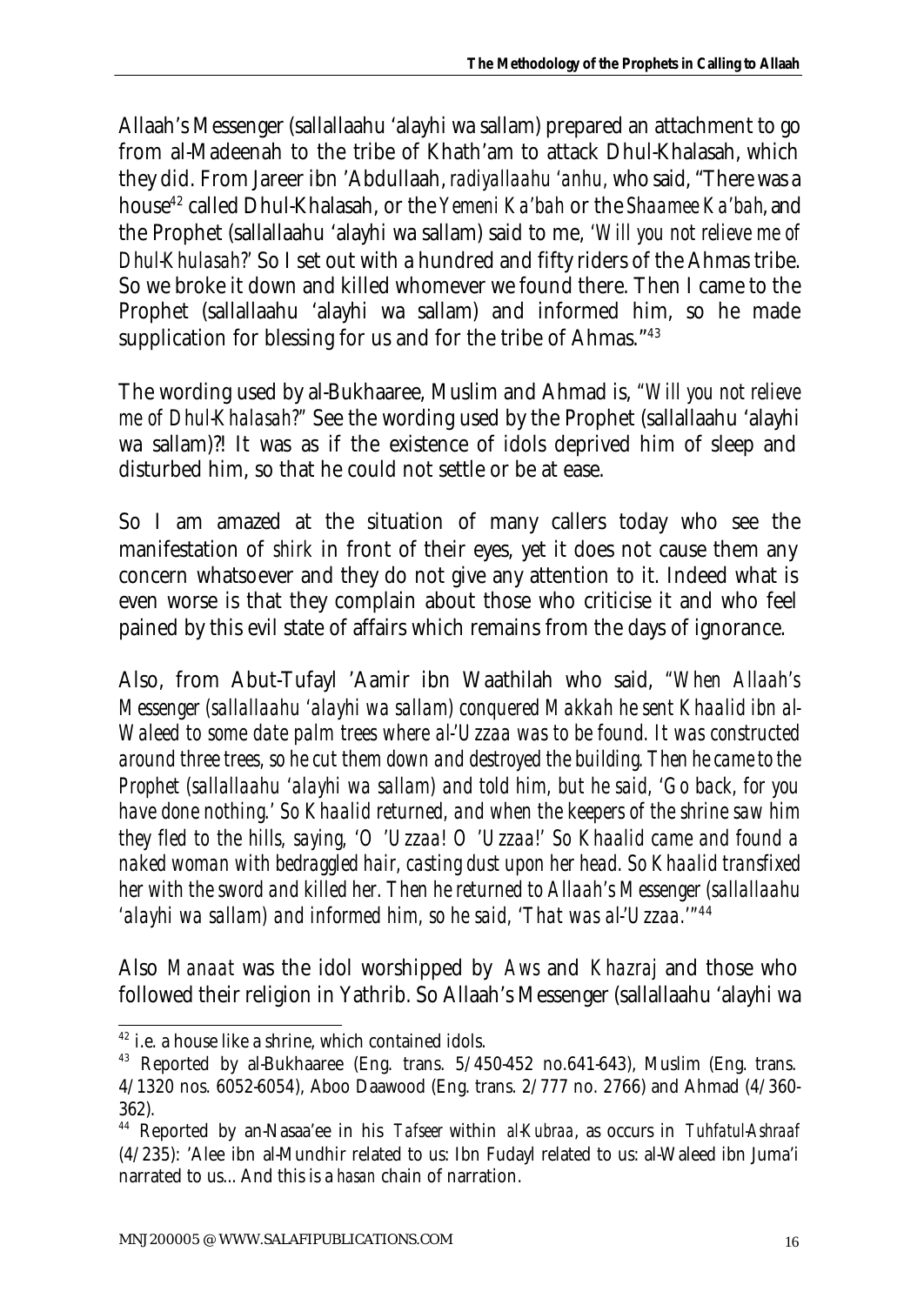sallam) sent Aboo Sufyaan to demolish it, or it is said, 'Alee ibn Abee Taalib.<sup>45</sup> Furthermore Thaqeef requested that Allaah's Messenger (sallallaahu 'alayhi wa sallam) leave the major idol, *al-Laat*, and not destroy it for three years. Allaah's Messenger (sallallaahu 'alayhi wa sallam) refused. So then they asked him to leave it for a year, but he continued to refuse. Finally they asked him to leave it for a month only after their arrival, but he refused to leave it for any period of time. What they wanted by this was to remain safe from the initial reaction of their foolish people, their womenfolk and their offspring... but Allaah's Messenger (sallallaahu 'alayhi wa sallam) refused except that he should send Aboo Sufyaan ibn Harb and al-Mugheerah ibn Shu'bah to destroy it.<sup>46</sup>

From 'Uthmaan ibn Abil-'Aas, "That Allaah's Messenger (sallallaahu 'alayhi wa sallam) ordered that the mosque of Taa'if be built in the place where their idol formerly stood."<sup>47</sup> Ibn Jareer said,<sup>48</sup> "They extracted its name from the name of Allaah, so they said, '*al-Laat*' seeking to make it feminine, and High is Allaah and far removed from their saying." He then reports with his chains of narration from Qataadah, Ibn 'Abbaas, Mujaahid and Ibn Zayd that *al-Laatta* was the title of the man who used to produce a broth to feed the pilgrims. Then when he died they became devoted to his grave, and worshipped it. Imaam al-Bukhaaree said, Muslim ibn Ibraaheem narrated to us that Abul-Ashab narrated to us that Abul-Jawzaa narrated to us from Ibn 'Abbaas, *radiyallaahu 'anhumaa,* with regard to Allaah's saying (in *Soorah an-Najm*) 49 "*al-Laat* was a man who used to mix broth for the pilgrims."<sup>50</sup>

From Thumaamah ibn Shufayy who said, "We were with Fudaalah ibn 'Ubayd in the land of the Romans at Rhodes and a companion of ours died. So Fudaalah gave orders concerning the grave, and it was levelled, then he said, 'I heard Allaah's Messenger (sallallaahu 'alayhi wa sallam) ordering that they be levelled."<sup>51</sup>

<sup>45</sup> The *Seerah* of Ibn Hishaam (1/85-86).

<sup>46</sup> Ibn Hishaam's *Seerah* (2/540-541), Ibn Jareer (3/140), *al-Bidaayah wan-Nihaayah* (5/32), *Uyoonul-Athar* of Ibn Sayyidun-Naas (2/228) and *Zaadul-Ma'aad* (3/499-500).

 $47$  Ibn Maajah (no.743) and Aboo Daawood (Eng. trans.  $1/117$  no.450) and its narrators are reliable except for Muhammad ibn 'Abdullaah ibn 'Iyaad, who is acceptable if supported.

<sup>48</sup> In his *Tafseer* (27/58-59) and it occurs in Ibn Hishaam's *Seerah* (pp.78-79), and he speaks at length about the idols of the Arabs and the things which they used to worship, and the form which their worship took.

<sup>49</sup> **"Have you considered al-Laat and al-'Uzza"** [Soorah an-Najm (53):19].

<sup>50</sup> Al-Bukhaaree (Eng. trans. (6/361 no.382).

<sup>51</sup> Reported by Muslim (Eng. trans. 2/459 no.2114), Aboo Daawood (Eng .trans. 2/915 no.3213) and an-Nasaa'ee (4/88).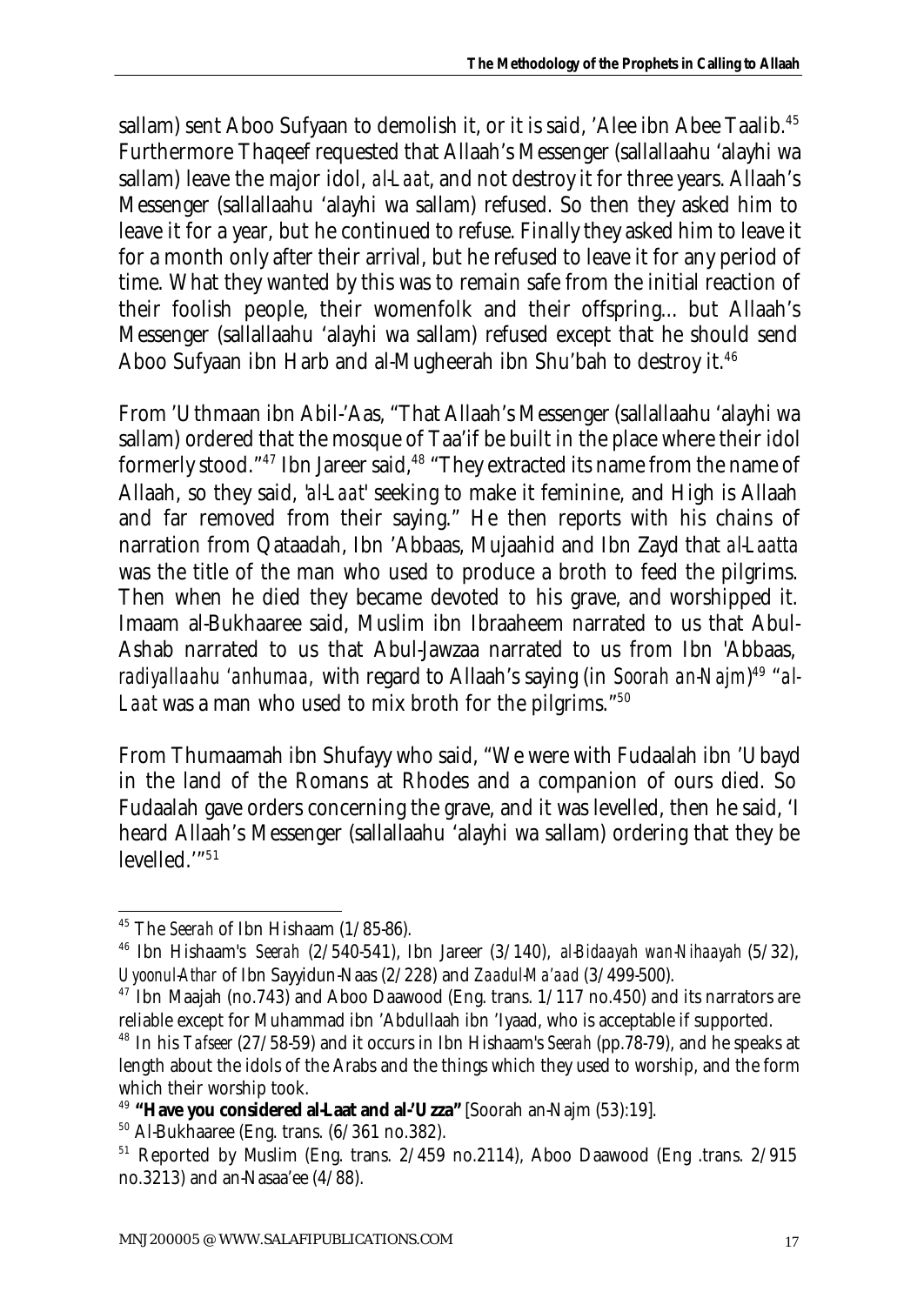From Jaabir ibn 'Abdulaah, *radiyallaahu 'anhumaa,* who said, "Allaah's Messenger (sallallaahu 'alayhi wa sallam) forbade that graves should be plastered, or that they should be sat upon, or that anything should be built upon them."<sup>52</sup>

From Aboo Marthad al-Ghanawee who said, "I heard Allaah's Messenger (sallallaahu 'alayhi wa sallam) say, *'Do not pray towards graves, and do not sit upon them*.'"<sup>53</sup>

From Aboo Hurayrah, *radiyallaahu 'anhu,* who said, "Allaah's Messenger (sallallaahu 'alayhi wa sallam) said, *'O Allaah, do not make my grave an idol which is worshipped. Allaah's Wrath is severe against people who take the graves of their Prophets as places of Prayer.'*" 54

Then this heedfulness and attention given by the Prophet (sallallaahu 'alayhi wa sallam) to the dangers of idols and tombs continued right to the final moment of the life of the sincere and trustworthy Messenger (sallallaahu 'alayhi wa sallam). From Jundub ibn 'Abdullaah al-Bajalee, *radiyallaahu 'anhu,* who said, "I heard Allaah's Messenger (sallallaahu 'alayhi wa sallam) five days before he died, saying, *'I am free before Allaah of having taken a single special and beloved friend from amongst you, since Allaah has taken me as a special beloved friend just as He took Ibraaheem as a special beloved friend. And if I were to take a special beloved friend from my ummah, then I would have taken Aboo Bakr as a special beloved friend. Indeed the peoples who came before you used to take the graves of their Prophets and the Pious from them as places of Prayer. But do not take the graves as places of Prayer, since I forbid you from that.'*" 55

Also at this point of death, and after having chosen the company of the highest Angels, his greatest preoccupation was with the danger of the trial which graves and tombs caused to this *ummah*, most of whom are in ignorance of the

 $52$  Reported by Muslim (Eng. trans.  $2/459$  no.2116), Aboo Daawood (Eng. trans.  $2/916$ no.3219) and an-Nasaa'ee (4/87 and 88).

<sup>&</sup>lt;sup>53</sup> Reported by Muslim (Eng. trans. 2/460 no.2122) and Aboo Daawood (Eng. trans. 2/917 no.3223).

<sup>54</sup> Reported by Maalik in *al-Muwattaa* (Eng. trans. no.416) in *mursal* form, and Ahmad (2/246): Sufyaan narrated to us: from Hamzah ibn al-Mugheerah: from Suhayl ibn Abee Suhayl ibn Abee Saalih: from his father: from Aboo Hurairah, *radiyallaahu 'anhu,* from the Prophet (sallallaahu 'alayhi wa sallam). It is also reported by Ibn Sa'd in *at-Tabaqaat* (2/240- 241) by way of Maalik and (2/241-242) by way of Sufyaan from Hamzah. It is also reported by Aboo Nu'aym in *al-Hilyah* (7/317) by way of Sufyaan from Hamzah.

<sup>&</sup>lt;sup>55</sup> Reported by Muslim (Eng.trans. 1/269 no.1083) and others.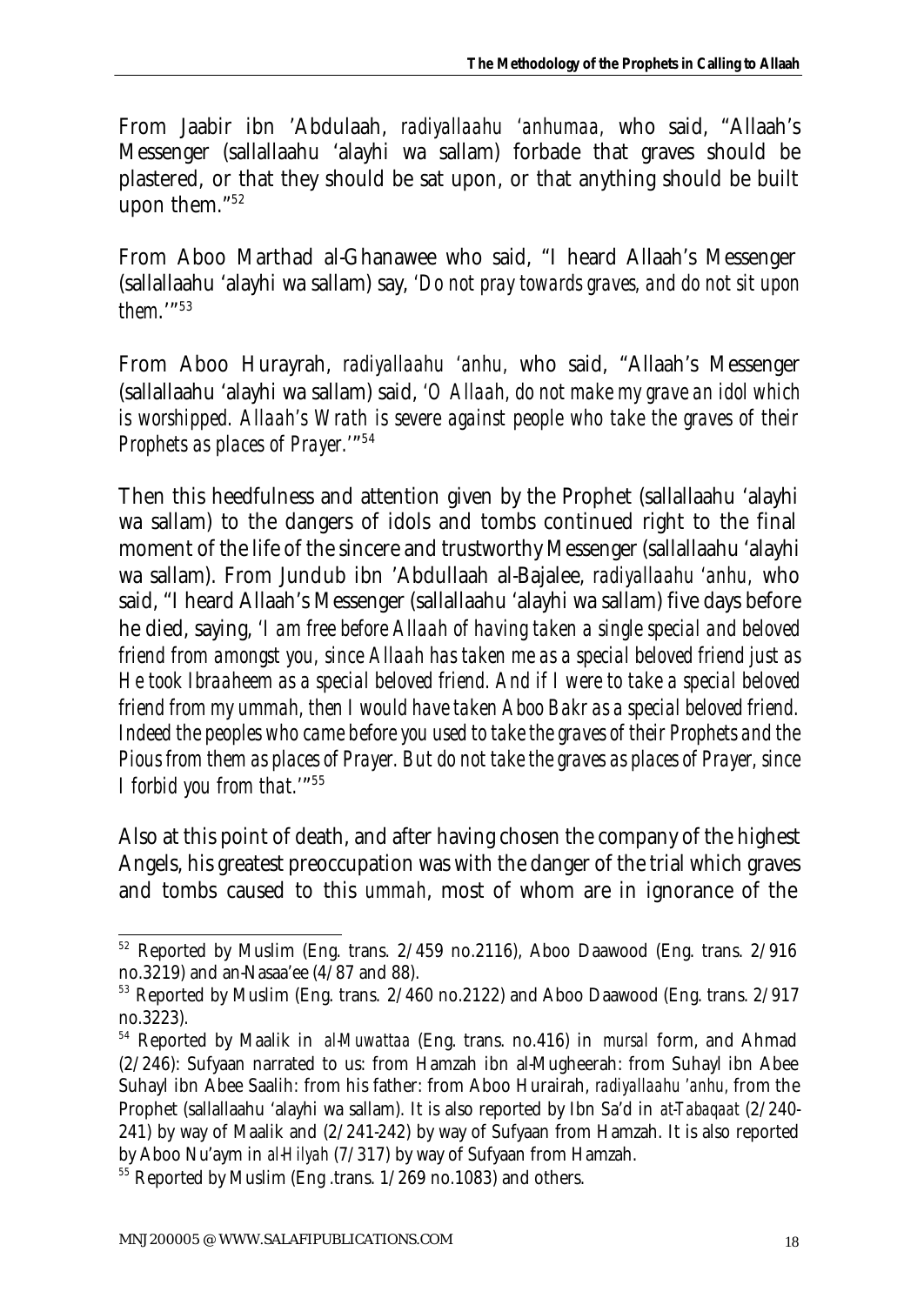attention and importance which the Prophet (sallallaahu 'alayhi wa sallam) gave to this, and are ignorant of the danger of this devastating trial.

From Usaamah ibn Zayd, *radiyallaahu 'anhumaa,* that Allaah's Messenger (sallallaahu 'alayhi wa sallam) said during his illness which he died from, *"Enter my Companions upon me." So they entered upon him and he was covering his face with a Ma'aarifee*<sup>56</sup> *cloak, he uncovered his face and said, "Allaah's curse is upon the Jews and the Christians, they took the graves of their Prophets as places of Prayer."*<sup>57</sup>

So now we ask the question: Since it is the case that the call of the Messengers, *'alayhimus-salaatu was-salaam,* comprised all that is good, and warned against all that is evil, then why is it that we see in what Allaah relates in His Book, and we find in the *Sunnah* and the *Seerah* of our Prophet Muhammad (sallallaahu 'alayhi wa sallam) that their call to *tawheed,* and the war which they waged against *shirk* and its manifestations, and its causes and means, took up a very large part of their call, and occupied a great deal of their lives, to the point that it was as if it was their sole preoccupying concern?

But as for their stance with regard to the tyrannical and despotic rulers, then that was a secondary matter since *shirk* is the greatest of all oppression, and because their goal was to make the people slaves and worshippers of their Lord, the Perfect and Most High, it was not merely to remove one ruler and replace him with another. Allaah, the Most High, says:

**"Indeed Allaah does not forgive association of anything in worship with Him, but He forgives what is lesser than** *shirk* **to whomever He pleases."**<sup>58</sup>

**"Indeed whoever associates anything in worship with Allaah then Allaah has forbidden Paradise for him, and his abode will be the Fire."**<sup>59</sup>

l <sup>56</sup> *Ma'aafir* is a tribe in Yemen.

<sup>57</sup> Reported by Ahmad (5/214) and at-Tirmidhee in *al-Kabeer* (1/127 no.393) and at-Tayaalisee in his *Musnad* (p.88 no.634). Its chain of naration contains Qays ibn ar-Rabee' al-Asadee about whom al-Haafidh says, "Generally acceptable, but his memory deteriorated when he grew old and his son entered into his narrations things which were not from it." Its chain also contains Kulthoom al-Khuzaa'ee about whom al-Haafidh says, "Acceptable if supported." However it is suitable as a witness.

<sup>58</sup> Soorah an-Nisaa (4):48.

<sup>59</sup> Soorah al-Maa'idah (5):72.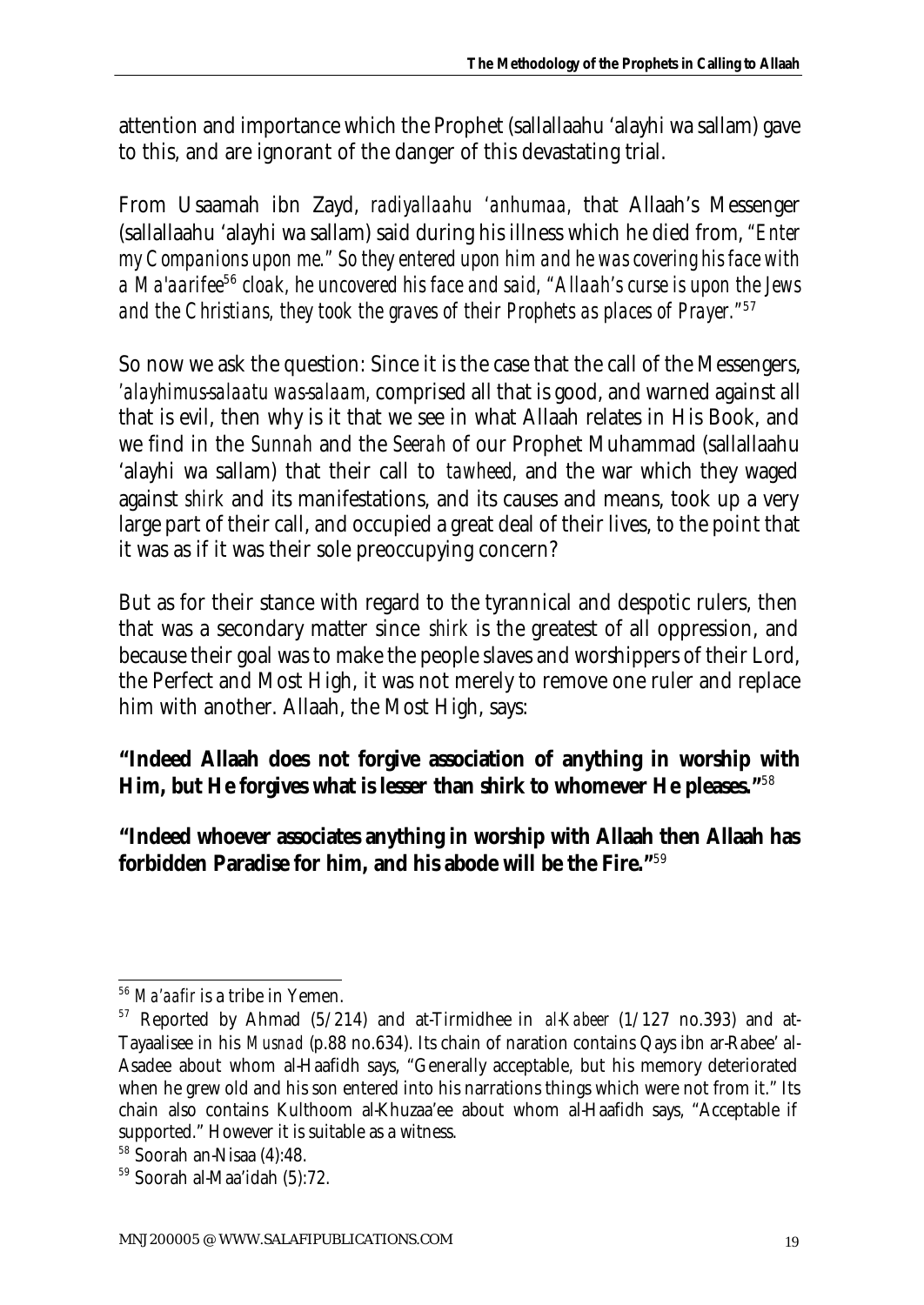#### **"And whoever worships anything else along with Allaah, then he is like one who fell down from the sky and was ripped to pieces by the birds, or like one cast by the wind to a far distant place."**<sup>60</sup>

So intellect, wisdom and the natural way therefore necessitates that the starting point is to wage war against the danger of *shirk*, and that the call of the Prophets and their followers should continue fighting it for as long as anything of it remains, or any form or manifestation of it continues. So if a nation is afflicted by matters damaging to its *'aqeedah*, and *shirk* which destroys its *'aqeedah*, and also is beset by economic and political problems, then where is wise treatment of the problems to begin?! As for the Prophets, then they did not begin except with applying their full efforts to treating problems facing *'aqeedah*. Then beginning by seeking to treat the most dangerous problem is a matter about which all humans with intellect agree upon. So, for example, if a person with intellect saw a snake and an ant moving towards a person, then his intellect would lead him to hasten to repel or kill the snake due to the greater danger which it poses to a person. It is not possible that he would divert his attention to the ant, nor even to a thousand such ants. Also if a number of people possessing intellect saw that a fierce lion and a number of rats attacked them all at once, then they would all strive together to prevent the attack of the lion and they would forget all the rats, even if a group of frogs came with them. And if a group of travellers came to a point where they had no choice but to take one of two roads: the first passed by volcanoes which were emitting flames and fire, and flinging out rocks and boulders. Then the second road passed through areas of thorny bushes, and sun-baked ground and was subject to the heat of the sun. Then anyone with intellect would not choose except to take the second road.

So now let us think about the most severe problems and ills. I mean the problems in political affairs, social affairs and economic affairs, and the worst of these is corruption in matters relating to rulership and judgement. Then let us weigh this against corruption in matters of *'aqeedah*. So are these two things equal in weight with Allaah and with the Prophets, or is it the case that one is more severe, dangerous and worse in its consequences?!! So in the scale of Allaah and the scale of the Prophets the most dangerous of these two, and the one which has the greater demand for attention throughout the ages, and with all the Messengers, is *shirk* and its manifestations, whose evil and corruption cannot be matched by any other evil no matter how great. So upon this we repeat and say, "All of the Prophets began with correction of matters of

 $\overline{a}$ 60 Soorah al-Hajj (22):30-31.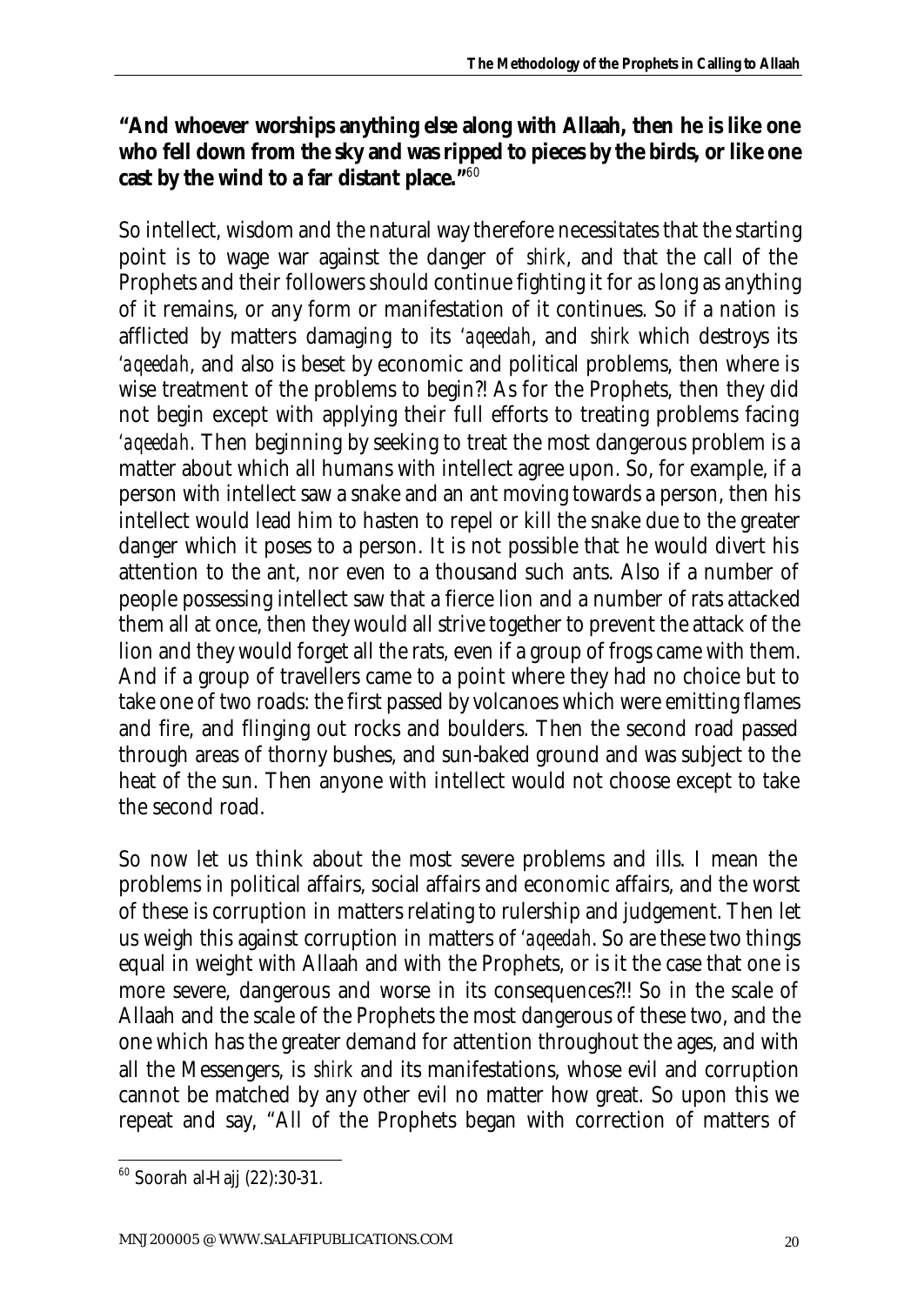*'aqeedah*, and by waging war upon *shirk* and its manifestations," and this is what is demanded by wisdom and intellect and that is due to the following reasons:

**Firstly,** that corruption relating to matters of the *'aqeedah* of the people: *shirk*, false superstitions and beliefs, and the various types of misguidance, is thousands of times more dangerous than the corruption resulting from the corruption in rulership and other affairs. Indeed if we do not say and firmly believe this then we have without knowing it discredited and belittled the Messengers, and we seek Allaah's refuge from misguidance. Indeed this corruption encompasses the ruler and the ruled. So the rulers themselves in every time and place, except for the Believers from them, humble themselves to the idols, false-gods and tombs. They construct them, protect them, worship them and present offerings to them. They firmly believe that they have some supernatural power over and above their own authority. So they hold that these things cause harm and benefit for them due to the unseen power and authority which they think they possess, or at the very least they think they can intercede with Allaah in order for their problems to be reduced. The clearest example of the submission of the rulers to the idols is the example of the despot who claimed divinity, the Pharaoh, who said, boasting:

## **"I am your Lord, the Most High."**<sup>61</sup>

And he said:

#### **"I know of no other god for you besides me."**<sup>62</sup>

Since the leaders of his people said to him:

#### **"Will you leave Moosaa and his people to cause mischief in the land when they have abandoned worship of you and worship of your gods?"**<sup>63</sup>

Also Namrood, the king of the Chaldeans who claimed lordship for himself. When Ibraaheem, *'alayhis-salaam,* broke the idols, Namrood sought to burn Ibraaheem to take revenge for these idols, because they were the gods which he worshipped. Likewise the kings of India and Persia worship idols and worship fire. The kings of Rome in the past and the present-day rulers of Europe and America worship the cross and worship images. And how many of the past and

l  $61$  Soorah an-Naazi'aat (79):24.

<sup>62</sup> Soorah al-Qasas (28):38.

 $63$  Soorah al-A'raaf (7):127.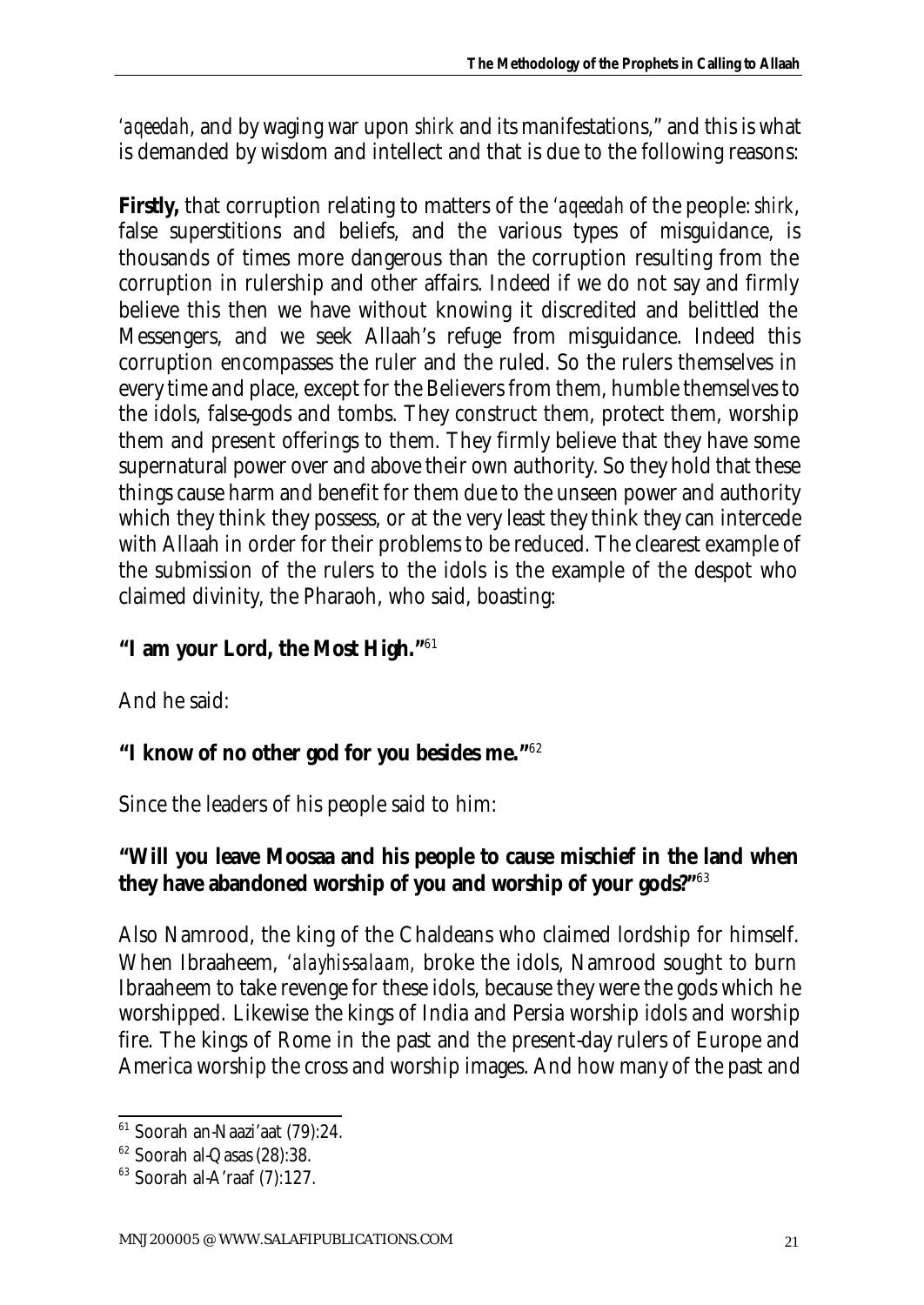present-day rulers of the Muslims are afflicted by the trial caused by the dead, so that they build tombs over them, and their hearts are attached to them in love, hope and fear. They fall into that which Allaah's Messenger (sallallaahu 'alayhi wa sallam) feared for his *ummah* and which he warned against. So the seriousness and the soundness of the methodology will therefore be clear to you, and also the importance of the firm stance taken by the Messenger (sallallaahu 'alayhi wa sallam) with regard to idols and tombs. Furthermore the wisdom of Ibraaheem will become clear to you, and the depth of his thinking and its extent when he made the enduring call which resounds in all corners and in every generation.

**"And keep me and my sons far removed from worshipping the idols. O my Lord, they have caused the misguidance of many of the people. So whoever follows me in what I am upon (***eemaan* **in Allaah, making worship purely for Allaah and disassociation from the worship of idols) then he is from my people (upon my way and religion), and whoever disobeys me, then indeed You are the Most Forgiving, Most Merciful."**<sup>64</sup>

So you see Ibraaheem, who was fully upon the truth and the right way, seeking Allaah's refuge from the evils and danger of the idols, and not seeking His refuge from the evils and danger of the rulers, despite the level of their corruption and their danger.

**Secondly,** the people were upon a single religion (Islaam), upon guidance, but then they diverged from it, so Allaah sent the Prophets as bringers of good tidings of reward for the obedient Believers, and warners of Allaah's punishment for the disobedient unbelievers.

Allaah, the Most High, says:

**"We do not send Our Mesengers except with good news for the obedient that Paradise and success on the Day of Resurrection is the reward for obedience to Me, and with a warning for those who disobey and reject My commands that We will punish them, so that they may die aware of that. So whoever believes the Messengers and acts righteously in this world by following what they are upon then there will be no fear upon them when they meet their Lord, nor will they grieve about what they left behind in the world."**<sup>65</sup>

 $64$  Soorah Ibraaheem (14):35-36.

 $65$  Soorah al-An'aam  $(6)$ :48.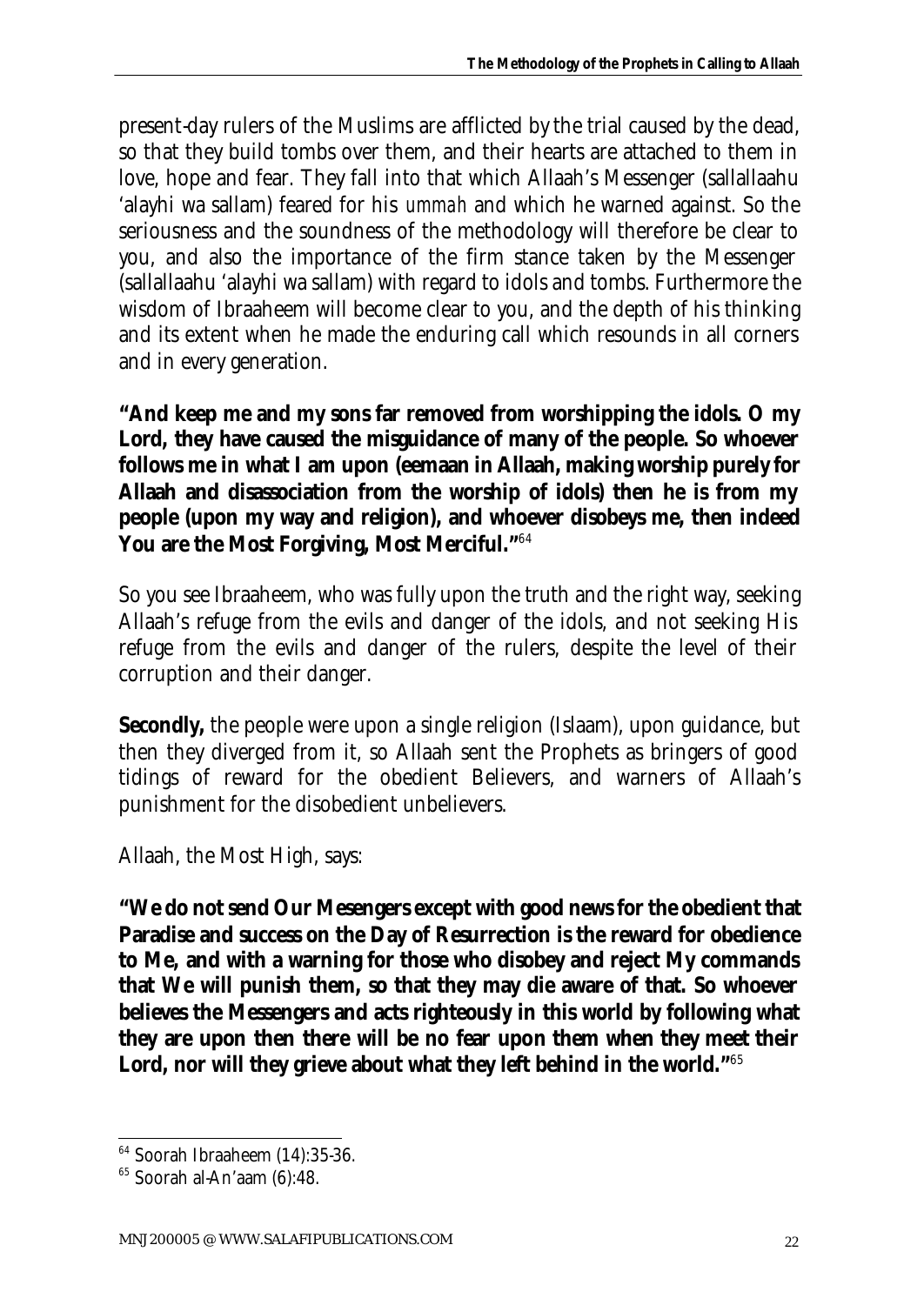And Allaah, the Most High, says:

**"Messengers who were sent with the good news of Allaah's reward for those who obey Allaah, do as He commands and believe in His Messengers, and warners of Allaah's punishment for those who disobey Allaah, contravene His commands and disbelieve in His Messengers, so that those who disbelieve in Allaah and worship others besides Him may have no excuse to avoid punishment after the sending of the Messengers."**<sup>66</sup>

Allaah's Mesenger (sallallaahu 'alayhi wa sallam) said, *"There is no one to whom granting excuse is more beloved than Allaah, therefore He sent the bringers of goodtidings and the warners."*<sup>67</sup>

Allaah, the Most High, says:

#### **"So are the Messengers charged with anything but to clearly convey the Message?"**<sup>68</sup>

Allaah, the Most High, says:

**"The Messenger's duty is but to clearly convey the Message."**<sup>69</sup>

Allaah, the Most High, says:

**"So if you deny Our Messenger, O people, and reject his command for you to worship your Lord and to free yourselves from the worship of idols, then nations before you denied their Messengers who called them to the truth, so Allaah sent His punishment upon them and will do the same with you. The Messenger's duty is but to clearly convey the Message."**<sup>70</sup>

So this duty of warning and bringing good tidings and conveying the Message is a very exalted, sublime and lofty duty. It is enough in this regard that it was the duty of the Prophets and fully concorded with their lofty station, since it the hardest and the greatest task taken up by mankind. It was then taken up by their inheritors from the true and sincere callers who follow their methodolgy,

<sup>66</sup> Soorah an-Nisaa (4):165.

 $67$  Reported by al-Bukhaaree (Eng. trans.  $(9/378$  no.512) and Muslim (Eng. trans.  $2/782$ no.3572) and Ahmad (4/238) and ad-Daarimee (no.2233).

<sup>68</sup> Soorah an-Nahl (16):35.

 $69$  Soorah an-Noor  $(24):54$ .

<sup>70</sup> Soorah al-'Ankaaboot (29):18.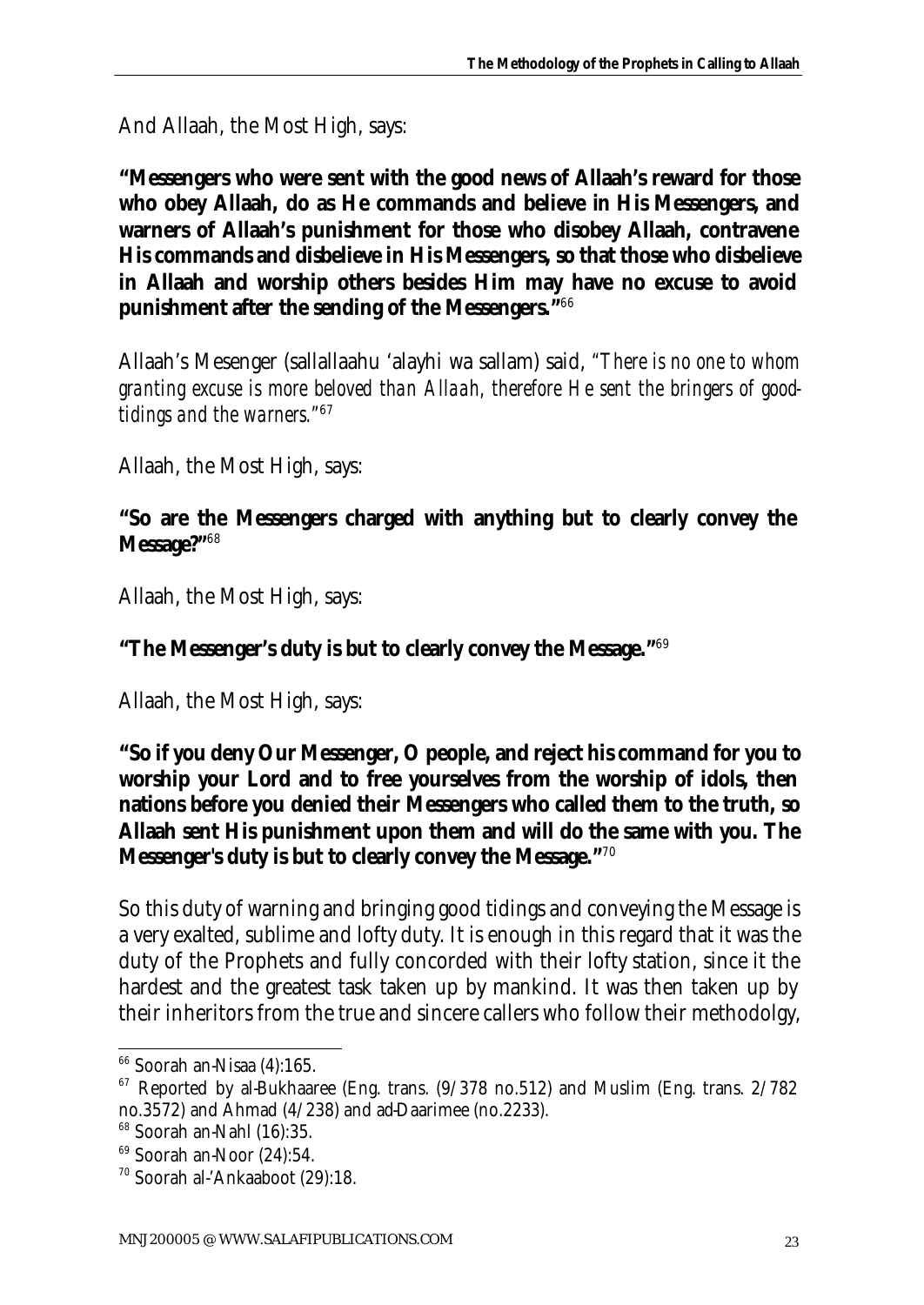therefore Allaah's Mesenger (sallallaahu 'alayhi wa sallam) said, *"The people who are most severely tried are the Prophets, then those most like them, then those most like them."* We have also already mentioned the extent of the difficulties faced by the caller to *tawheed* and that others are unable to persevere in this sphere.

**Thirldy,** Allaah, the One free of all imperfections, and the Most High, did not start by commanding and making it a duty upon them, as is seen from the stories of their lives, that they should establish states and cause the downfall of others, and this is perfect wisdom since the call to establish a state attracts the seekers of this world, and those who seek after self-elevation and positions of power, and those who have personal goals and grudges, and aspirations and ambitions.<sup>71</sup> So these types of people quickly respond to the call to establish a state which they think will enable them to attain their goals, their desires and their ambitions.

Due to the like of these considerations, and Allaah knows best, and due to other reasons known by Allaah, the Creator, the All-Knowing, the All-Wise, the calls of the Prophets and their methodologies were far removed from using these flashy and attractive slogans or those which clearly appeal to short-term ambitions and desires. Rather they followed a methodology which is wise, unblemished and noble. It involves being tried and tested. So they are followed upon this way and believed in by every true and sincere person free of selfish ambitions and personal goals. Such a person does not desire through his *eemaan*, his *tawheed* and his obedience to Allaah's Messenger (sallallaahu 'alayhi wa sallam) except Paradise and the Pleasure of his Lord. He does not fear except from His Anger and His severe punishment. Therefore they are only followed generally by the poor, the needy and the weak. Allaah, the Most High, says, quoting what the people of Nooh said:

#### **"They said, 'Are we to believe in you, O Nooh, and affirm what you call us to, when it is only the lowly people who follow you?'"**<sup>72</sup>

He said concerning the people of Saalih:

**"The heads of the people who haughtily rejected Faith said to those who they held to be lowly, to those who believed in and followed Saalih and what he came with, 'Do you really know that Saalih is one sent by Allaah?' They said,** 

 $<sup>71</sup>$  As has happened with many political calls, and from the latest of them the call of the</sup> *Ikhwaanul-Muslimeen* who have been joined by the like of those called "the free officers" and many people with self interest.

<sup>72</sup> Soorah ash-Shu'araa (36):111.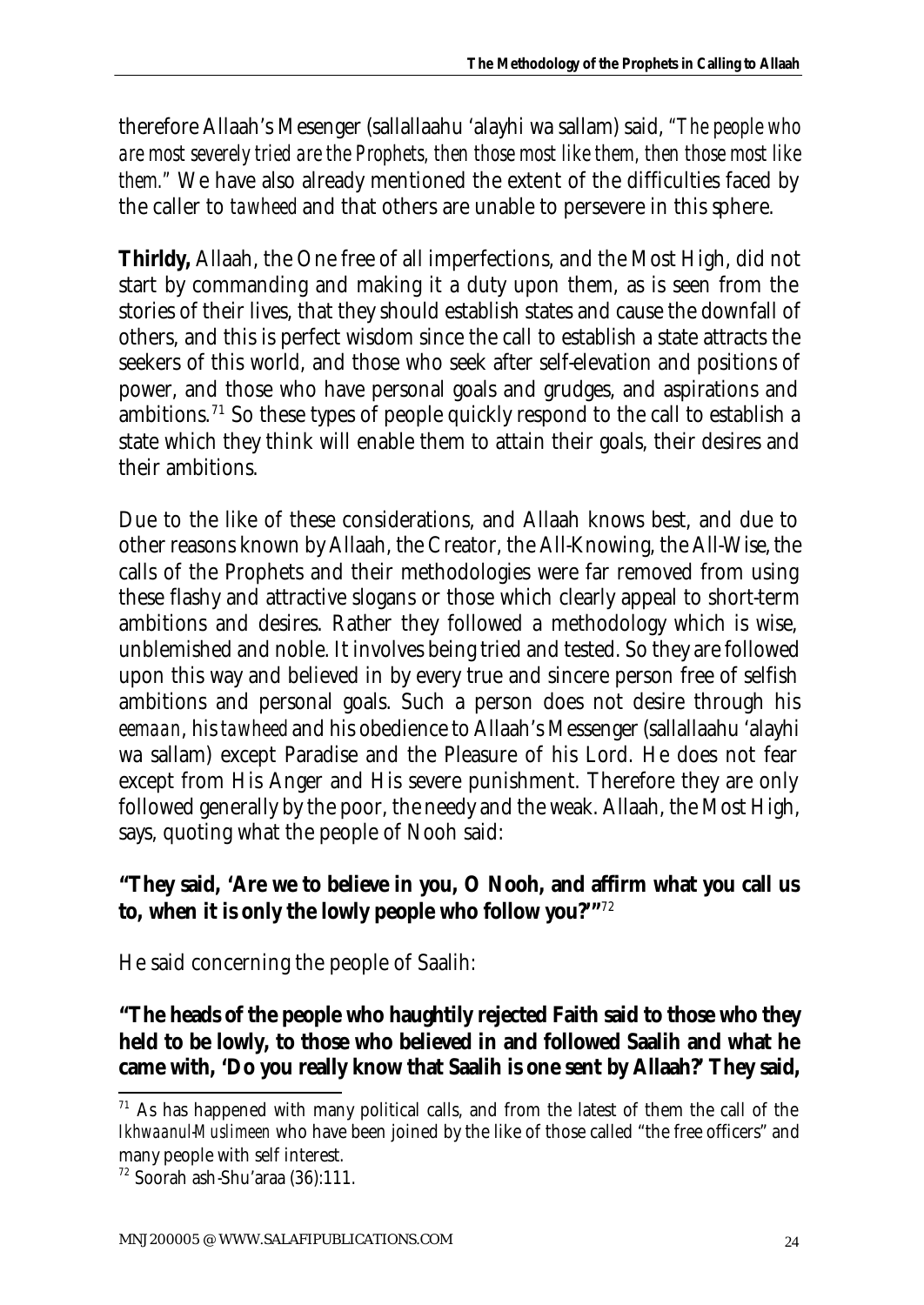#### **'We indeed attest and believe in the truth and guidance which Allaah has sent him with.' The haughty ones said, 'We deny and disbelieve that which you believe in.'"**<sup>73</sup>

Also amongst the questions which Heraclius asked Aboo Sufyaan was, "Is it the noble of the people who follow him or the weak amongst them?" Aboo Sufyaan replied, "Rather it is the weak amongst them." So Heraclius said, "I asked you 'Is it the noble of the people who follow him or the weak amongst them,' and you mentioned that it is the weak amongst them, and it is they who are the followers of the Mesengers." So the call to establish a state is far far easier, and people respond more quickly to it since most people are seekers after this world and followers of desires.

Also because of the reasons, the consequences and the difficulties in the way of the calls of the Messengers we find that they are not followed except by a small number of people. So Nooh remained, for nine hundred and fifty years,  $74$ calling to Allaah, yet despite this:

### **"None but a few believed along with him."**<sup>75</sup>

From Ibn 'Abbaas, *radiyallaahu 'anhumaa,* who said, *"Allaah's Messenger (sallallaahu 'alayhi wa sallam) said, 'The nations were presented before me, and I saw a Prophet and with him was a small group of people, and I saw a Prophet along with one man or two men, and a Prophet accompanied by nobody. Then I saw a huge crowd of people and I thought that they were my ummah. So it was said to me, "This is Moosaa and his people. But rather look to the horizon." So I looked and saw a huge crowd, so it was said to me, "This is your ummah, and from them are seventy thousand who will enter Paradise without any reckoning."'"*<sup>76</sup>

As for Ibraaheem, the chosen and beloved Friend of Allaah, who refuted and silenced the *mushriks* with irrefutable and clear proofs. Allaah says regarding him and those who believed along with him:

l <sup>73</sup> Soorah al-A'raaf (7):75-76.

<sup>&</sup>lt;sup>74</sup> Soorah al-'Ankaaboot (29):14.

 $75$  Soorah Hood  $(11):40$ .

<sup>&</sup>lt;sup>76</sup> Reported by al-Bukhaaree (Eng. trans.  $7/407$  no.606 and  $8/359$  no.549) and Muslim (Eng. trans 1/141 no.625) and Ahmad (1/271).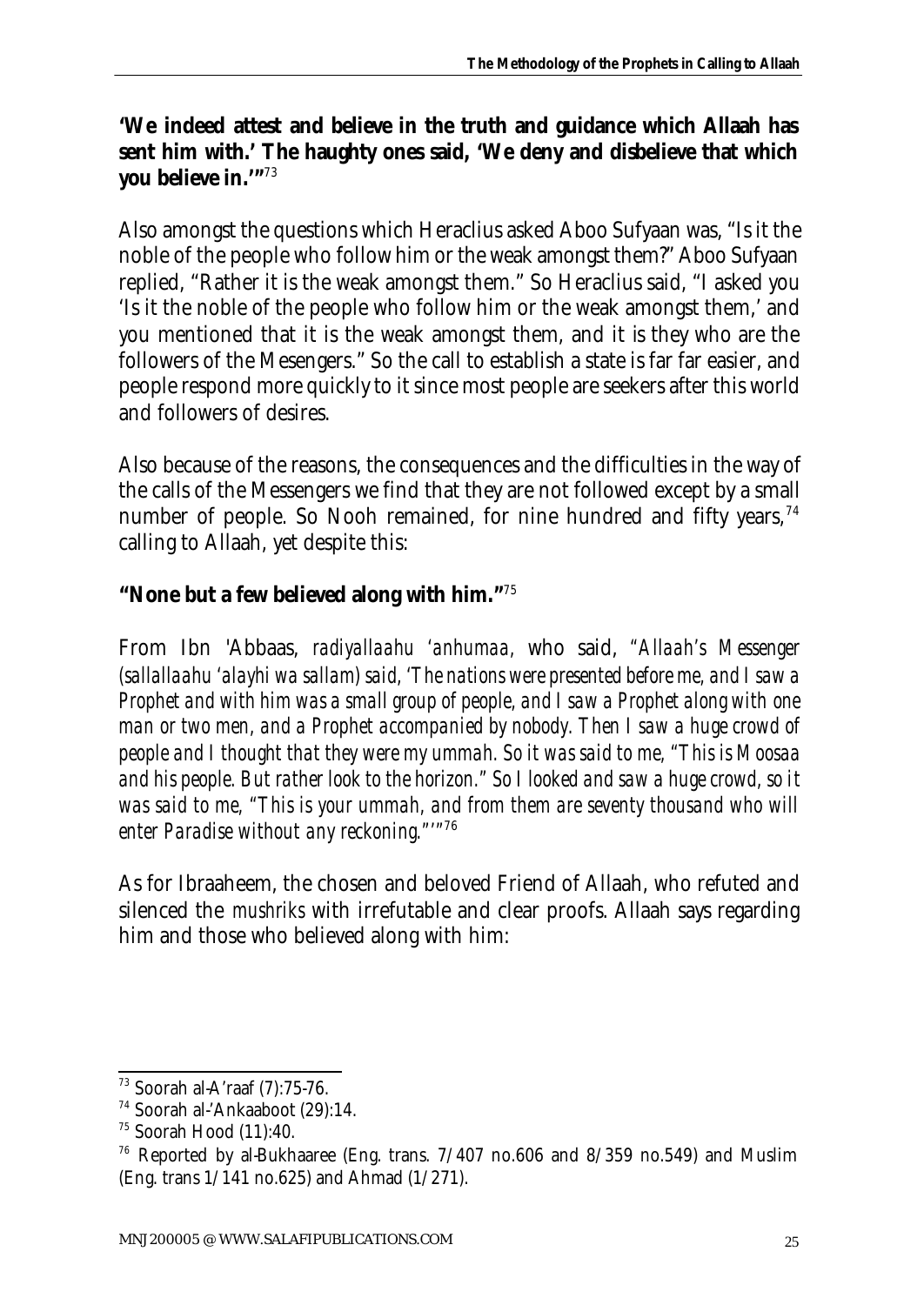#### **"So Loot belived in him and attested to the truth of what he came with, and Ibraaheem said, 'Indeed I will emigrate (to the land of** *Shaam***) for the sake of my Lord. Indeed He is the All-Mighty, the All-Wise.'"**<sup>77</sup>

With regard to Loot and those who were saved from the punishment along with him, and perhaps they were his daughters alone:

#### **"So We brought out those who were Believers from the town, and We did not find there except a single household of Muslims."**<sup>78</sup>

But none of this diminishes the rank of the Prophets by the slightest degree, rather they are upon the highest rank and are the noblest and most distinguished of the people and the most honourable. They stand above all the people in manhood, bravery, excellence of language and eloquence, and in their clarity of explanation, their sincerity and sacrifice.

They also established their duty of calling to *tawheed*, propagating the Message, giving the good tidings and the warnings, and they fulfilled this in the most complete manner. So the fact that they had few followers or some of them had no followers, is purely the fault of the nations which refused to accept the call since, in their view, they did not satisfy their lowly goals. Then it may be that they respond to his call, or a large number of them do so, and so they gain a state, as a goodly fruit due to their *eemaan*, their affirmation of what the Prophet came with, and their righteous actions.

They thus establish the obligation upon them of fighting *Jihaad* to raise up the Word of Allaah, and of following and applying the *Sharee'ah* and the prescribed punishments and other matters prescrbed for them by Allaah. This is what happened with our Prophet Muhammad (sallallaahu 'alayhi wa sallam) and his noble Companions. Allaah crowned their *eemaan*, their righteous actions, and their exemplary perseverance when facing the harm and oppression of the *mushriks*, by aiding them and making their *Deen* uppermost, and by establishing them upon the earth as Allaah, the Most High, says:

**"Allaah has promised those who truly believe (have true** *eemaan***) amongst you, and act in obedience to Allaah and His Messenger, that He will grant them rulership upon the earth just as He granted it to those before them, and that He will establish their religion for them grant them authority to** 

<sup>77</sup> Soorah al-'Ankaaboot (29):26.

<sup>78</sup> Soorah adh-Dhaariyaat (51):35-36.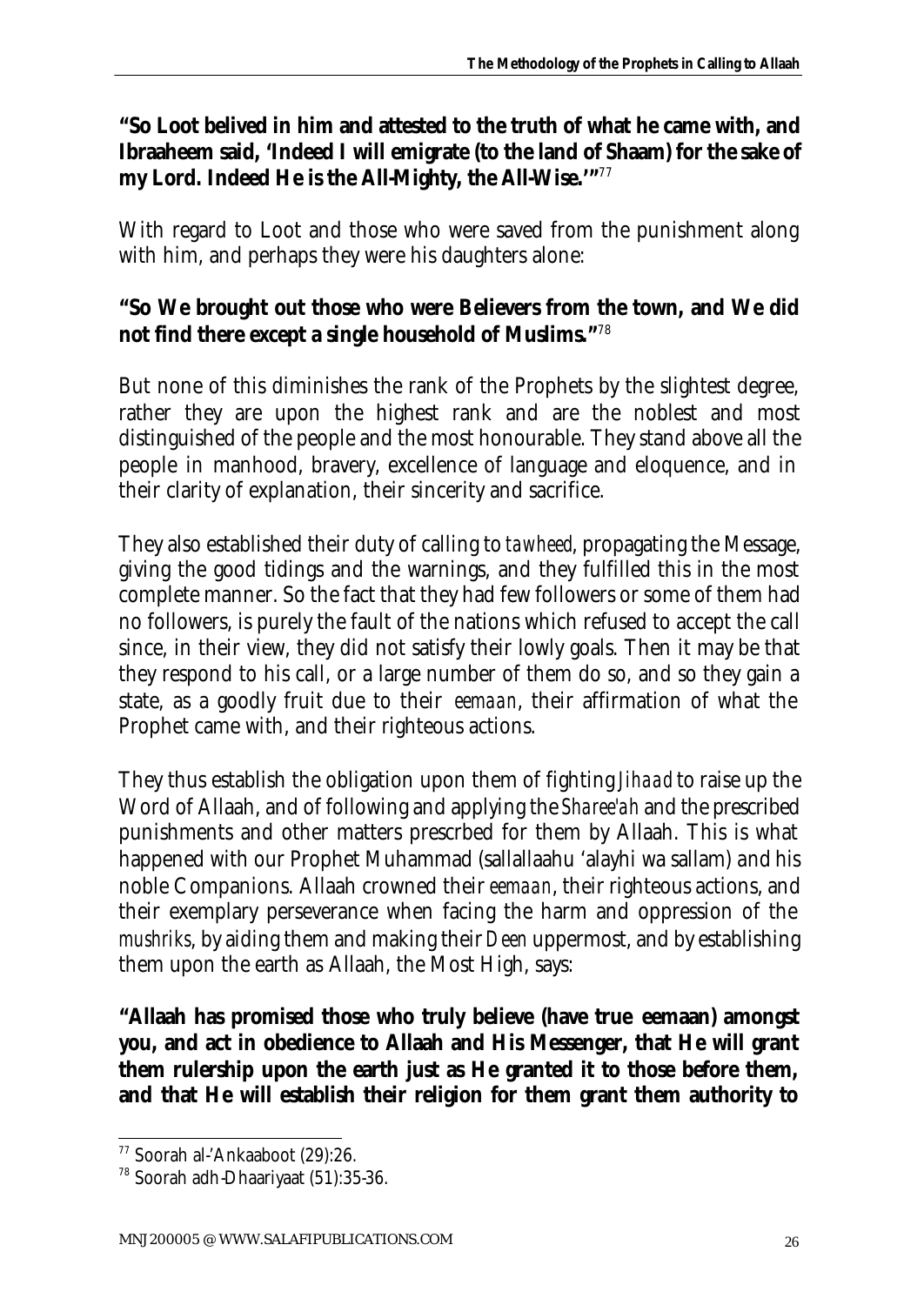#### **practice the religion which He chose for them and ordered. And He will certainly change their situation to one of security, after their fear, providing that they worship and obey Me, not associating anything else in worship with Me."**<sup>79</sup>

Then sovereignty was offered to Allaah's Messenger (sallallaahu 'alayhi wa sallam) in Makkah but he refused and he continued calling to *tawheed* and waging war against *shirk* and the idols. So when Quraysh became troubled by the call of Allaah's Messenger (sallallaahu 'alayhi wa sallam) they sent 'Utbah ibn Rabee'ah and he came to Allaah's Messenger (sallallaahu 'alayhi wa sallam) and said, "O son of my brother, you know the excellence you hold amongst us with regard to your position in the tribe and your lineage, but you have brought a matter which is very serious for your people. Because of it you have split their united body, caused their youth to behave foolishly and you have abused their idols with it, and their religion. You have also declared their fore-fathers to be infidels because of it. So listen to me and I will offer you some things which you may consider, and hopefully some of them will be acceptable to you." So Allaah's Messenger (sallallaahu 'alayhi wa sallam) said, "Speak, O Abul-Waleed, I will listen." He said, "O son of my brother, if what you desire by this matter that you have come with is wealth, then we will gather wealth for you from our wealth until you are one of the richest of us. **And if you wish by it for high position, then we will give you such authority that we will not do anything without your approval, and if you wish by it for sovereignty, then we will make you sovereign over us.** But if it is the case that what comes to you is a demon which you see and cannot get rid of, then we will seek after a medical cure for you and will expend our money until we can get you cured of it. Since a demon may take hold of a person until he is cured and relieved of it," or as he said. Allaah's Messenger (sallallaahu 'alayhi wa sallam) was listening to him, then he said, "Have you finished, O Abul-Waleed?" He said, "Yes." He said, "Then listen to me." He said, "I will do so." He said:

**"In the name of Allaah, the Most Merciful, the Bestower of Mercy.** *Haa Meem***. This Qur'aan is the Revelation sent down by the Most Merciful, the Bestwoer of Mercy. A Book whose** *Aayaat* **are made clear, a recital in pure Arabic for those who know (the pure Arabic language), bringing them good tidings of Paradise if they believe in it and act upon it, and as a warning to those who disbelieve in it and do not act in obedience to Allaah, that they** 

 $\overline{a}$ 

<sup>79</sup> Soorah an-Noor (24):55.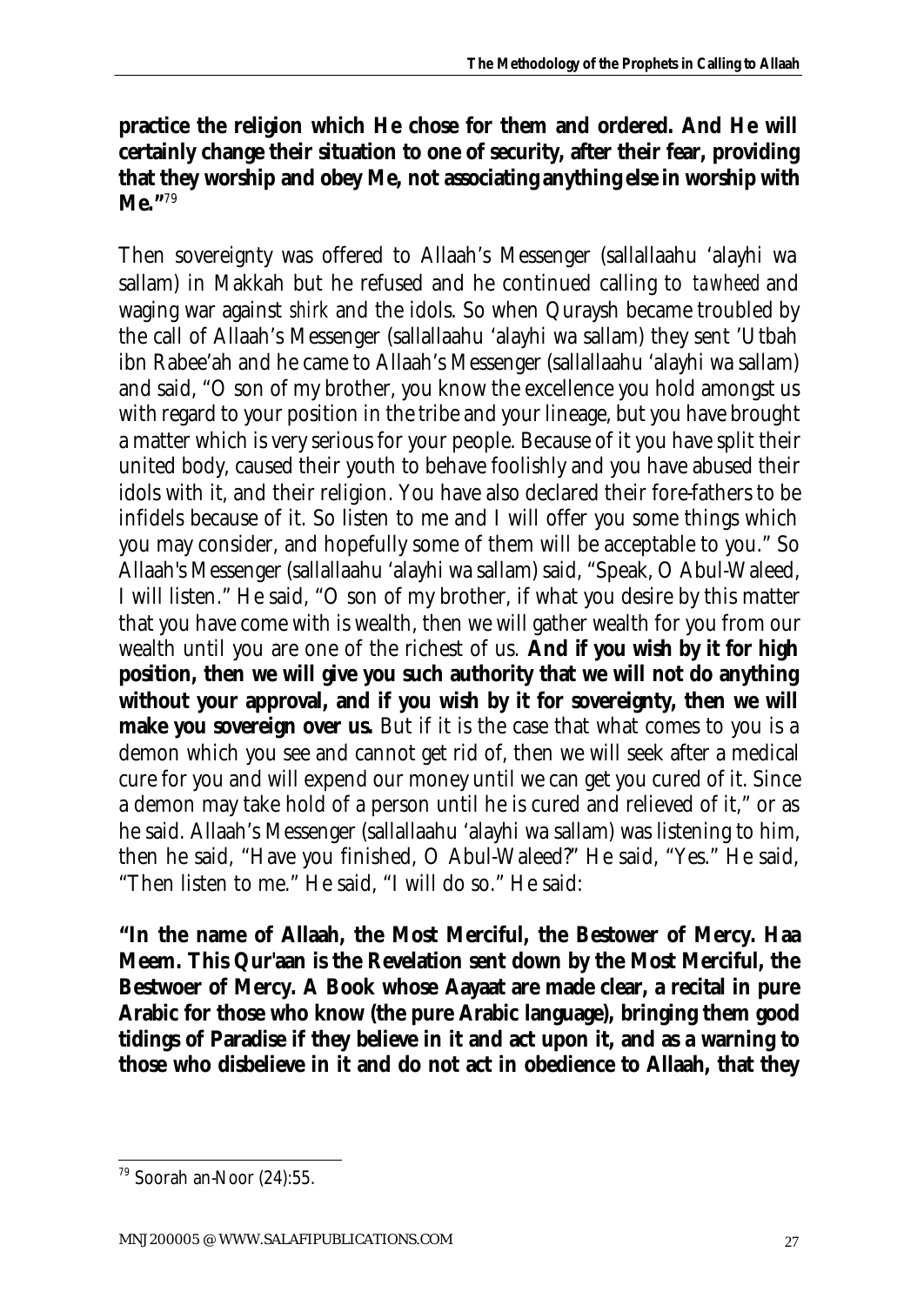#### **will receive punishment and dwell forever in Hell in the Hereafter. But most of them turn away haughtily and refuse to listen to it."** 80

Then Allaah's Messenger (sallallaahu 'alayhi wa sallam) continued reciting it to him. When 'Utbah heard it he remained silent and sat with his hands behind his back, resting upon them and listening. So when Allaah's Messenger (sallallaahu 'alayhi wa sallam) came to the *Aayah* of prostration in it he prostrated and then said, "You have heard what you have heard O Abul-Waleed, so now it is up to you..." So 'Utbah went back to Quraysh and when he sat with them they said, "What has happened with you, O Abul-Waleed?" He said, "What happened is that I heard the like of which, by Allaah, I have never heard. By Allaah, it is not sorcery, nor poetry, nor divining. O Quraysh, obey me and let the decision be mine. Leave the man and let him continue in what he is upon. Keep away from him since, by Allaah, his saying which I heard will come to have great importance. So if the (other) Arabs kill him, then you will be rid of him due to the action of others, and if he conquers the Arabs, then his sovereignty is your sovereignty, his power is your power and you will be the ones fortunate with regard to him." They said, "By Allaah, he has performed magic upon you with his tongue, O Abul-Waleed." He said, "This is my opinion with regard to him, you may do whatever you see fit."<sup>81</sup>

Ibn Ishaaq reports with his chain of narration to Ibn 'Abbaas that a group of Quraysh gathered and made an offer close to the offer made by 'Utbah and his saying to Allaah's Messenger (sallallaahu 'alayhi wa sallam). So he (sallallaahu 'alayhi wa sallam) answered them by saying, "I am not afflicted by what you say. I have not come with that which I have come with seeking your wealth, nor seeking status above you, nor sovereignty over you, but rather Allaah has sent me as a Messenger to you, and has sent down a Book to me, and has ordered me to be a bringer of good tidings and a warner to you. So I have conveyed to you the revealed Messages from my Lord, and I have sincerely advised you. So if you accept what I have brought to you then you will have your share in this world and the Hereafter. But if you refuse to accept it from me then I will patiently await Allaah's Order, until Allaah judges between me and you..."<sup>82</sup>

l <sup>80</sup> Soorah Fussilat (41):1-4.

<sup>81</sup> Reported by Ibn Ishaaq in his *Seerah*, he said, "Yazeed ibn Abee Ziyad narrated to me: from Muhammad ibn Ka'b al-Qurazee who said: It was related to me that 'Utbah ibn Rabee'ah..." And he reported the narration: *as-Seerah* of Ibn Hishaam (1/293-294). It also has a supporting witness in the *hadeeth* of Jaabir which is reported by 'Abd ibn Humayd and Aboo Ya'laa which has preceded.

<sup>&</sup>lt;sup>82</sup> As-Seerah of Ibn Hishaam (1/295-296): Ibn Ishaaq said: A person of knowledge narated to me: from Sa'eed ibn Jubayr and 'Ikrimah the *mawlaa* of Ibn 'Abbaas: from 'Abdullaah ibn